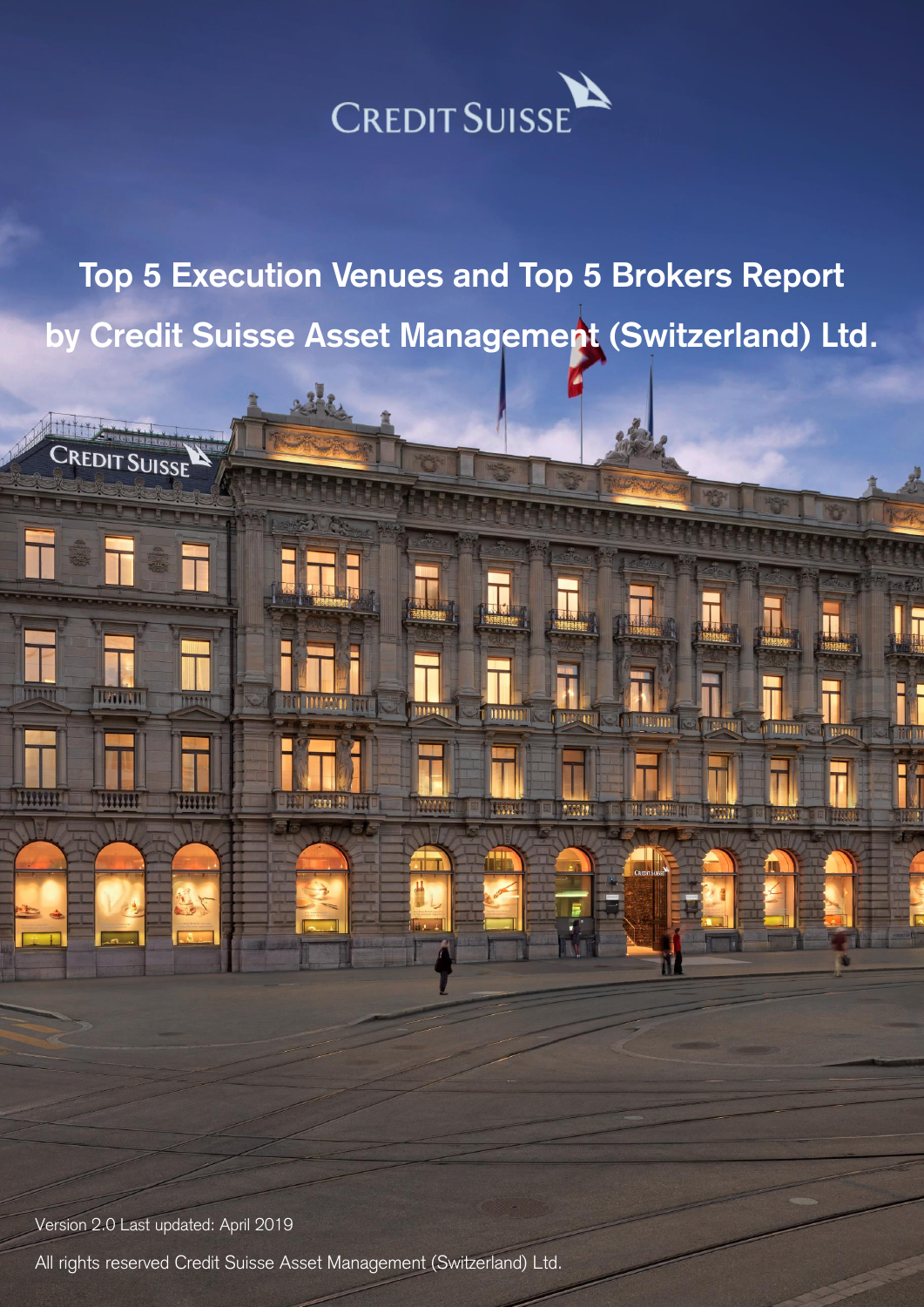#### **Table of Contents**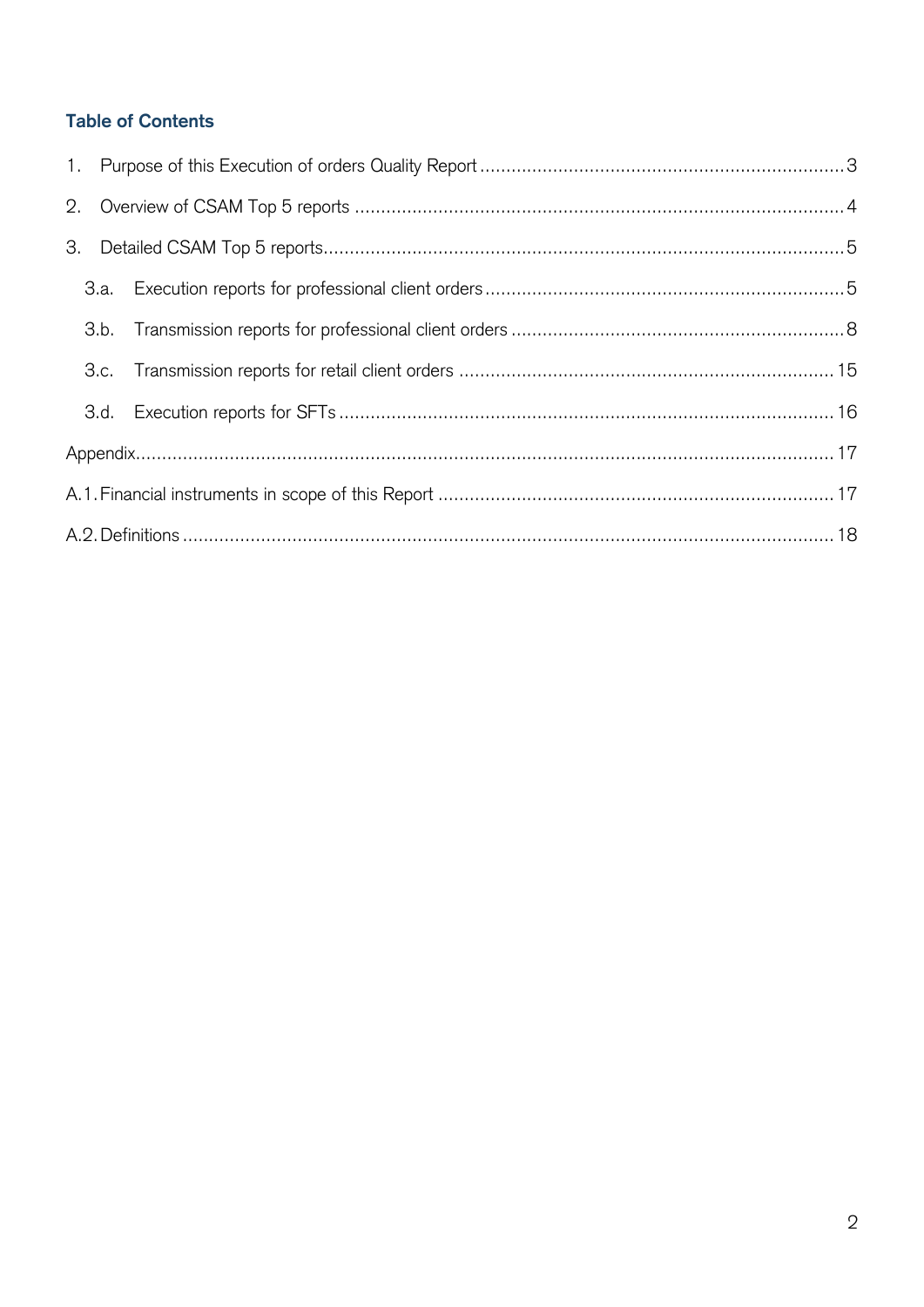#### <span id="page-2-0"></span>**1. Purpose of this Execution of orders Quality Report**

This Report on the Top 5 Execution Venues and Top 5 Brokers (hereafter as "Top 5 Report") describes the approach of Credit Suisse Asset Management (Switzerland) Ltd. (hereafter as "CSAM", "we", or "us") in identifying the parties to which orders have been transmitted for execution respectively identifies the Execution Venues with whom orders have been executed on behalf of client portfolios.

This Top 5 Report is linked to the Statement on Best Execution Principles of Credit Suisse Asset Management (Switzerland) Ltd (hereafter "Statement"; available on the CSAM website<sup>1</sup>) and is also linked to the Report on Best Execution Quality obtained (hereafter as "Quality Report", also available on the CSAM website). All publications follow the recent developments and disclosure requirements of relevant law by applying the standards of the Markets in Financial Instruments Directive 2014/65/EU (hereafter "MiFID II"). More specifically, this (asset class specific) Top 5 Report refers to the obligations set out in art. 27.6 of MiFID II, art. 65.6 of the Commission Delegated Regulation (EU) 2017/565 and art. 3.1 and 3.2 of Commission Delegated Regulation (EU) 2017/576 ("RTS 28").

This Report is intended to cover the period from 01/01/2018 to 31/12/2018. As outlined in ESMA's Q&A on MiFID II and MiFIR investor protection topics, certain aspects of the RTS 28 requirements are tied to new provisions from MiFID II or MiFIR. Given that CSAM is not a firm directly subject to MiFID II provisions, it is not directly obliged to comply with the best execution requirements, but endeavors to do so in order to provide the best service to its clients. Thus, this Report may not include some of the detail required by RTS 28 for the information obtained when MiFID II entered into force. Where this is the case, some of the arrangements described may reflect adjustments made by CSAM in preparation for and the context of MiFID II.

For clients serviced by Credit Suisse legal entities other than CSAM, please note that there might be separate Top 5 Reports which disclose the transmission and execution details obtained of those legal entities. Please contact your relationship manager for further information.

 $\overline{a}$ 

<sup>1</sup> <https://www.credit-suisse.com/ch/de/asset-management/regulatory/best-execution.html>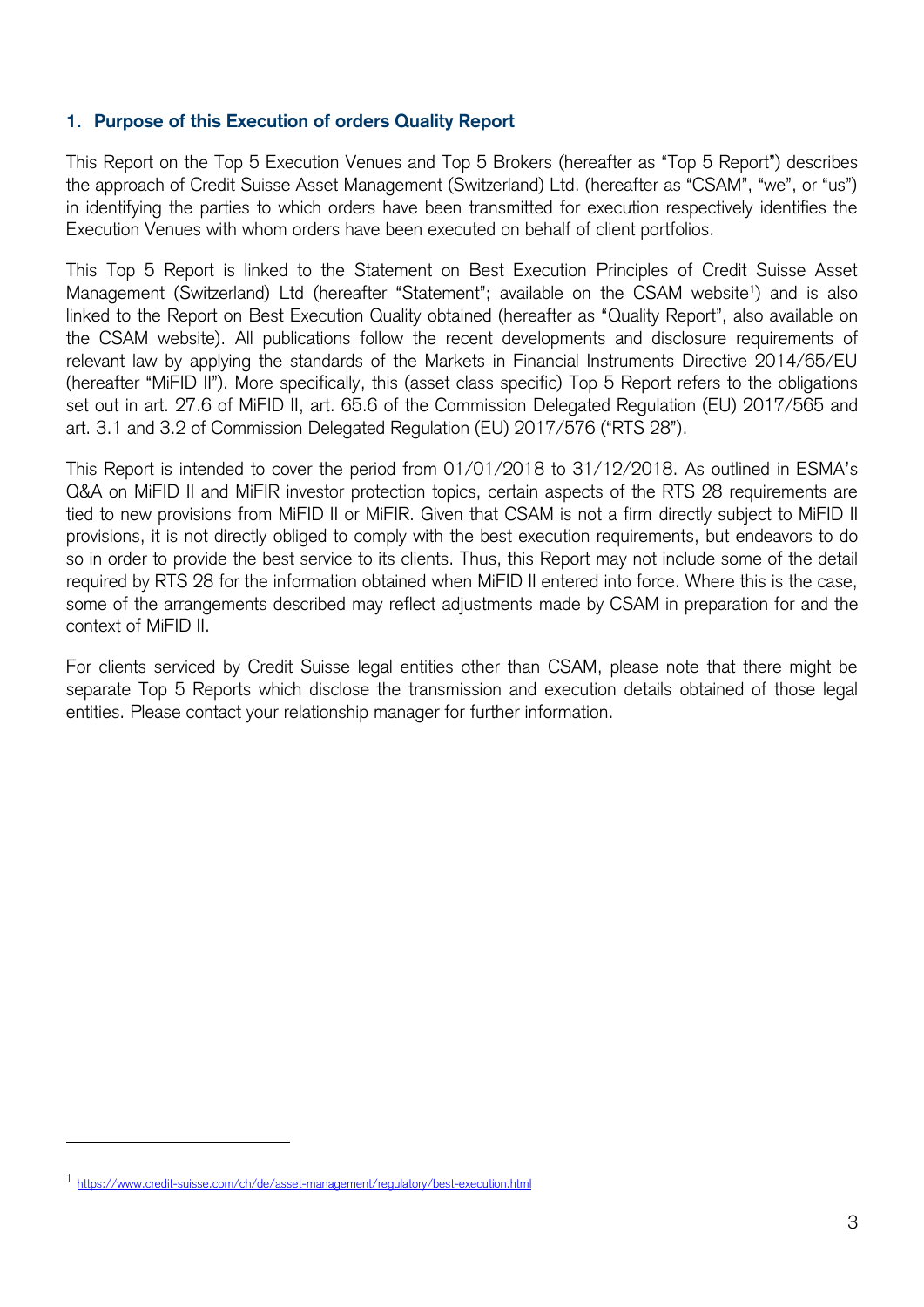#### <span id="page-3-0"></span>**2. Overview of CSAM Top 5 reports**

This table is the full overview of Top 5 reports created by CSAM based on the underlying business for the calendar year 2018. Available reports are indicated with a "yes":

| Classes of financial instruments for which Top 5 Reports are created and published following the definition of MiFID II RTS 28 and its Annex I:                                                                                                      |                  |              |        |              |
|------------------------------------------------------------------------------------------------------------------------------------------------------------------------------------------------------------------------------------------------------|------------------|--------------|--------|--------------|
|                                                                                                                                                                                                                                                      |                  | Execution    |        | Transmission |
|                                                                                                                                                                                                                                                      | Retail           | Professional | Retail | Professional |
| Equities Shares & Depositary Receipts<br>(Tick size liquidity bands 1 to 6 combined in one report)                                                                                                                                                   |                  |              | yes    | yes          |
| Debt instruments - Bonds                                                                                                                                                                                                                             |                  | yes          | yes    | yes          |
| Debt instruments - Money markets instruments                                                                                                                                                                                                         |                  |              |        | yes          |
| Interest rates derivatives - Futures and options admitted to trading on a trading venue                                                                                                                                                              |                  |              |        | yes          |
| Interest rates derivatives - Swaps, forwards, and other interest rates derivatives                                                                                                                                                                   |                  | yes          |        | yes          |
| Credit Derivatives - Futures and options admitted to trading on a trading venue                                                                                                                                                                      |                  |              |        |              |
| Credit Derivatives - Other credit derivatives                                                                                                                                                                                                        |                  | yes          |        | yes          |
| Currency Derivatives - Futures and options admitted to trading on a trading venue                                                                                                                                                                    |                  |              |        | yes          |
| Currency Derivatives - Swaps, forwards, and other currency derivatives                                                                                                                                                                               |                  | yes          |        | yes          |
| Structured Finance Instruments                                                                                                                                                                                                                       |                  |              |        | yes          |
| Equity Derivatives - Options and Futures admitted to trading on a trading venue                                                                                                                                                                      |                  |              |        | yes          |
| Equity Derivatives - Swaps and other equity derivatives                                                                                                                                                                                              |                  |              |        | yes          |
| Securitized Derivatives - Warrants and Certificate Derivatives                                                                                                                                                                                       |                  |              |        |              |
| Securitized Derivatives - Other securitized derivatives                                                                                                                                                                                              |                  |              |        | yes          |
| Commodities Derivatives - Options and Futures admitted to trading on a trading venue                                                                                                                                                                 |                  |              |        |              |
| Commodities Derivatives - Other commodities derivatives                                                                                                                                                                                              |                  | yes          |        |              |
| Contracts for Difference                                                                                                                                                                                                                             |                  |              |        | yes          |
| <b>Exchange Traded Products</b><br>(Exchange traded funds, exchange traded notes and exchange traded commodities)                                                                                                                                    |                  |              |        | yes          |
| Emission Allowances                                                                                                                                                                                                                                  |                  |              |        |              |
| Other Instruments                                                                                                                                                                                                                                    |                  |              |        |              |
| Securities financing transaction (SFT)<br>(SFTs are repurchase transactions, securities or commodities lending and securities or<br>commodities borrowing, buy-sell back transactions or sell-buy back transactions, margin lending<br>transactions) | yes <sup>2</sup> |              |        |              |

If no "yes" is shown, these instruments have not been traded for the relevant client category and for the particular period of this report.

 $\overline{a}$ 

 $^2$  For period of 2018 in professional orders only. Potential retail orders only to the extent allowed under applicable law.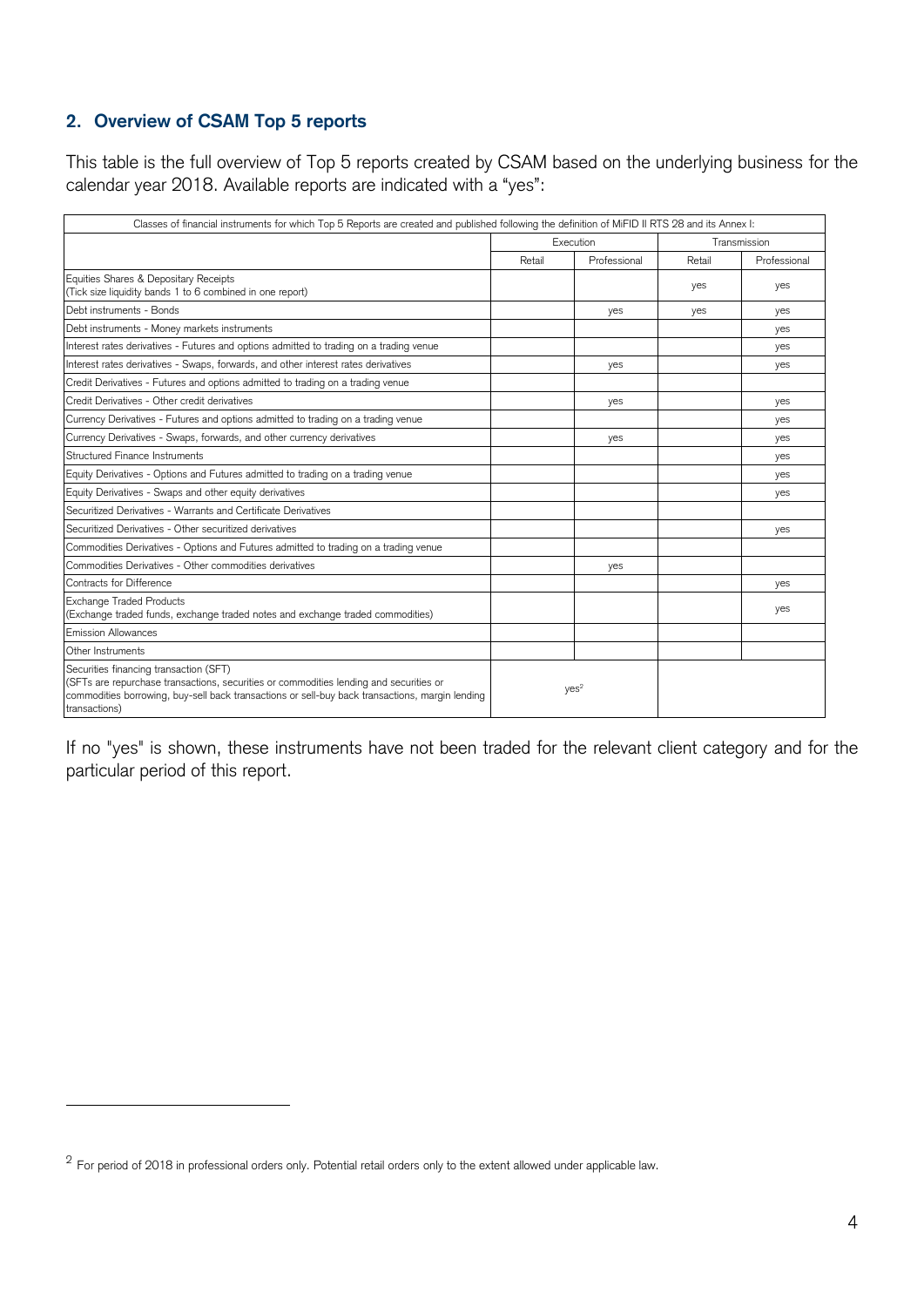# **3. Detailed CSAM Top 5 reports**

# **3.a. Execution reports for professional client orders**

<span id="page-4-1"></span><span id="page-4-0"></span>

| Class of Instrument                                                                                        | Debt instruments - Bonds                                                    |                                                                             |                                    |                                                  |                                     |
|------------------------------------------------------------------------------------------------------------|-----------------------------------------------------------------------------|-----------------------------------------------------------------------------|------------------------------------|--------------------------------------------------|-------------------------------------|
| Notification if <1 average trade<br>per business day in the previous<br>year                               | No                                                                          |                                                                             |                                    |                                                  |                                     |
| Top five execution venues ranked<br>in terms of trading volumes<br>(descending order)                      | Proportion of<br>volume traded as a<br>percentage of total<br>in that class | Proportion of<br>orders executed<br>as percentage of<br>total in that class | Percentage<br>of passive<br>orders | Percentage<br>$\alpha$ f<br>aggressive<br>orders | Percentage<br>of directed<br>orders |
| UBS AG -<br>BFM8T61CT2L1QCEMIK50                                                                           | 38.28%                                                                      | 36.23%                                                                      | $0.00\%$                           | 100.00%                                          | 0.00%                               |
| Credit Suisse AG / Credit Suisse<br>(Switzerland) Ltd. -<br>ANGGYXNX0JLX3X63JN86 /<br>549300CWR0W0BCS9Q144 | 20.50%                                                                      | 14.36%                                                                      | $0.00\%$                           | 100.00%                                          | 0.00%                               |
| BNP Paribas (Suisse) SA -<br>QHSFEYI7HUOXXZ413E03                                                          | 8.93%                                                                       | 10.85%                                                                      | 0.00%                              | 100.00%                                          | 0.00%                               |
| Zürcher Kantonalbank -<br>165GRDQ39W63PHVONY02                                                             | 8.24%                                                                       | 10.02%                                                                      | $0.00\%$                           | 100.00%                                          | 0.00%                               |
| Raiffeisen Schweiz<br>Genossenschaft -<br>5299006GIHQ1ELISCV48                                             | 6.41%                                                                       | 5.51%                                                                       | 0.00%                              | 100.00%                                          | 0.00%                               |

| Class of Instrument                                                                   | Interest rates derivatives - Swaps, forwards, and other interest rates derivatives |                                                                             |                                    |                                                  |                                     |  |
|---------------------------------------------------------------------------------------|------------------------------------------------------------------------------------|-----------------------------------------------------------------------------|------------------------------------|--------------------------------------------------|-------------------------------------|--|
| Notification if <1 average trade<br>per business day in the previous<br>year          | Yes                                                                                |                                                                             |                                    |                                                  |                                     |  |
| Top five execution venues ranked<br>in terms of trading volumes<br>(descending order) | Proportion of<br>volume traded as a<br>percentage of total<br>in that class        | Proportion of<br>orders executed<br>as percentage of<br>total in that class | Percentage<br>of passive<br>orders | Percentage<br>$\sigma$ f<br>aggressive<br>orders | Percentage<br>of directed<br>orders |  |
| <b>BARCLAYS BANK PLC -</b><br>G5GSEF7VJP5I7OUK5573                                    | 23.34%                                                                             | 21.50%                                                                      | 0.00%                              | 100.00%                                          | 0.00%                               |  |
| Goldman Sachs International -<br>W22LROWP2IHZNBB6K528                                 | 21.28%                                                                             | 14.95%                                                                      | 0.00%                              | 100.00%                                          | $0.00\%$                            |  |
| Zürcher Kantonalbank -<br>165GRDQ39W63PHVONY02                                        | 16.97%                                                                             | 12.15%                                                                      | 0.00%                              | 100.00%                                          | $0.00\%$                            |  |
| J.P. Morgan Markets Limited -<br>5493002SLHKGT77FYU25                                 | 15.68%                                                                             | 27.10%                                                                      | $0.00\%$                           | 100.00%                                          | $0.00\%$                            |  |
| Credit Suisse International -<br>E58DKGMJYYYJLN8C3868                                 | 7.66%                                                                              | 5.61%                                                                       | 0.00%                              | 100.00%                                          | 0.00%                               |  |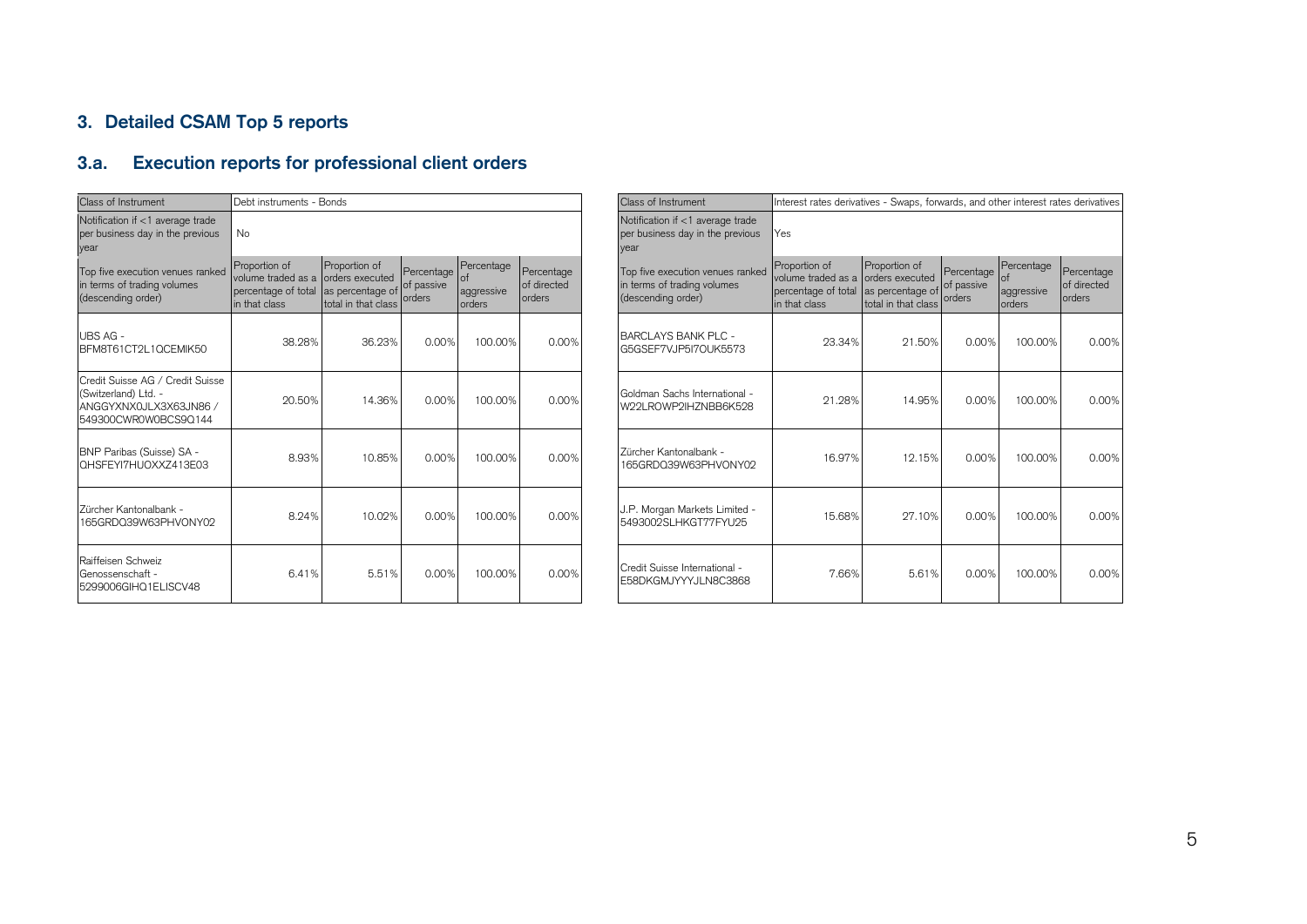| Class of Instrument                                                                   |                                                                             | Credit Derivatives - Other credit derivatives                               |                                    |                                          |                                     |  |  |  |  |
|---------------------------------------------------------------------------------------|-----------------------------------------------------------------------------|-----------------------------------------------------------------------------|------------------------------------|------------------------------------------|-------------------------------------|--|--|--|--|
| Notification if <1 average trade<br>per business day in the previous<br>year          | <b>No</b>                                                                   |                                                                             |                                    |                                          |                                     |  |  |  |  |
| Top five execution venues ranked<br>in terms of trading volumes<br>(descending order) | Proportion of<br>volume traded as a<br>percentage of total<br>in that class | Proportion of<br>orders executed<br>as percentage of<br>total in that class | Percentage<br>of passive<br>orders | Percentage<br>of<br>aggressive<br>orders | Percentage<br>of directed<br>orders |  |  |  |  |
| Citigroup Global Markets Limited<br>- XKZZ2JZF41MRHTR1V493                            | 22.19%                                                                      | 22.81%                                                                      | $0.00\%$                           | 100.00%                                  | 0.00%                               |  |  |  |  |
| <b>DEUTSCHE BANK</b><br>AKTIENGESELLSCHAFT -<br>7LTWFZYICNSX8D621K86                  | 15.66%                                                                      | 11.80%                                                                      | 0.00%                              | 100.00%                                  | 0.00%                               |  |  |  |  |
| Goldman Sachs International -<br>W22LROWP2IHZNBB6K528                                 | 14.22%                                                                      | 12.49%                                                                      | $0.00\%$                           | 100.00%                                  | 0.00%                               |  |  |  |  |
| BNP Paribas (Suisse) SA -<br>QHSFEYI7HUOXXZ413E03                                     | 12.76%                                                                      | 12.26%                                                                      | $0.00\%$                           | 100.00%                                  | 0.00%                               |  |  |  |  |
| J.P. Morgan Markets Limited -<br>5493002SLHKGT77FYU25                                 | 10.32%                                                                      | 8.85%                                                                       | $0.00\%$                           | 100.00%                                  | 0.00%                               |  |  |  |  |

| Class of Instrument                                                                   | Currency Derivatives - Swaps, forwards, and other currency derivatives      |                                                                             |                                    |                                          |                                     |
|---------------------------------------------------------------------------------------|-----------------------------------------------------------------------------|-----------------------------------------------------------------------------|------------------------------------|------------------------------------------|-------------------------------------|
| Notification if <1 average trade<br>per business day in the previous<br>year          | Yes                                                                         |                                                                             |                                    |                                          |                                     |
| Top five execution venues ranked<br>in terms of trading volumes<br>(descending order) | Proportion of<br>volume traded as a<br>percentage of total<br>in that class | Proportion of<br>orders executed<br>as percentage of<br>total in that class | Percentage<br>of passive<br>orders | Percentage<br>of<br>aggressive<br>orders | Percentage<br>of directed<br>orders |
| J.P. Morgan Securities PLC -<br>K6Q0W1PS1L1O4IQL9C32                                  | 99.83%                                                                      | 95.52%                                                                      | 0.00%                              | 100.00%                                  | 0.00%                               |
| J.P. Morgan Markets Limited -<br>5493002SLHKGT77FYU25                                 | 0.09%                                                                       | 2.99%                                                                       | 0.00%                              | 100.00%                                  | 0.00%                               |
| <b>DEUTSCHE BANK</b><br>AKTIENGESELLSCHAFT -<br>7LTWFZYICNSX8D621K86                  | 0.08%                                                                       | 1.49%                                                                       | 0.00%                              | 100.00%                                  | 0.00%                               |
| n/a                                                                                   | n/a                                                                         | n/a                                                                         | n/a                                | n/a                                      | n/a                                 |
| n/a                                                                                   | n/a                                                                         | n/a                                                                         | n/a                                | n/a                                      | n/a                                 |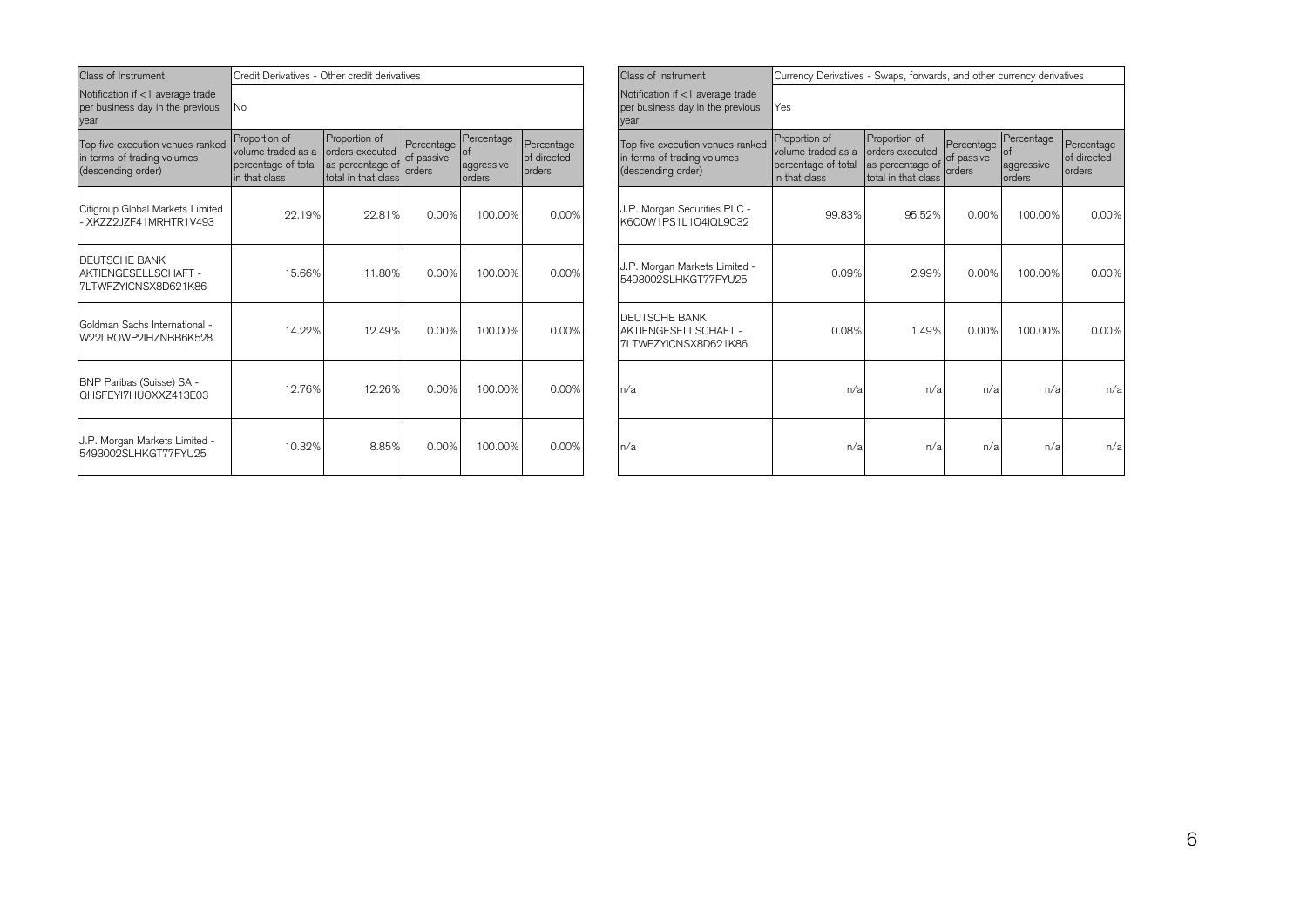| Class of Instrument                                                                   | Commodities Derivatives - Other commodities derivatives                     |                                                                             |                                    |                                       |                                     |
|---------------------------------------------------------------------------------------|-----------------------------------------------------------------------------|-----------------------------------------------------------------------------|------------------------------------|---------------------------------------|-------------------------------------|
| Notification if <1 average trade<br>per business day in the previous<br>year          | Yes                                                                         |                                                                             |                                    |                                       |                                     |
| Top five execution venues ranked<br>in terms of trading volumes<br>(descending order) | Proportion of<br>volume traded as a<br>percentage of total<br>in that class | Proportion of<br>orders executed<br>as percentage of<br>total in that class | Percentage<br>of passive<br>orders | Percentage<br>of aggressive<br>orders | Percentage<br>of directed<br>orders |
| UBS AG -<br>BFM8T61CT2L1QCEMIK50                                                      | 18.39%                                                                      | 30.4%%                                                                      | 0.00%                              | 100.00%                               | 0.00%                               |
| Credit Suisse International -<br>E58DKGMJYYYJLN8C3868                                 | 17.78%                                                                      | 12.00%                                                                      | 0.00                               | 100.00%                               | 0.00%                               |
| Merrill Lynch International -<br>GGDZP1UYGU9STUHRDP48                                 | 16.03%                                                                      | 16.80%                                                                      | 0.00                               | 100.00%                               | 0.00%                               |
| <b>J.P. MORGAN SECURITIES PLC</b><br>- K600W1PS1L1O4IQL9C32                           | 15.16%                                                                      | 12.00%                                                                      | 0.00                               | 100.00%                               | 0.00%                               |
| SOCIETE GENERALE -<br>O2RNE8IBXP4R0TD8PU41                                            | 13.57%                                                                      | 10.40%                                                                      | 0.00                               | 100.00%                               | 0.00%                               |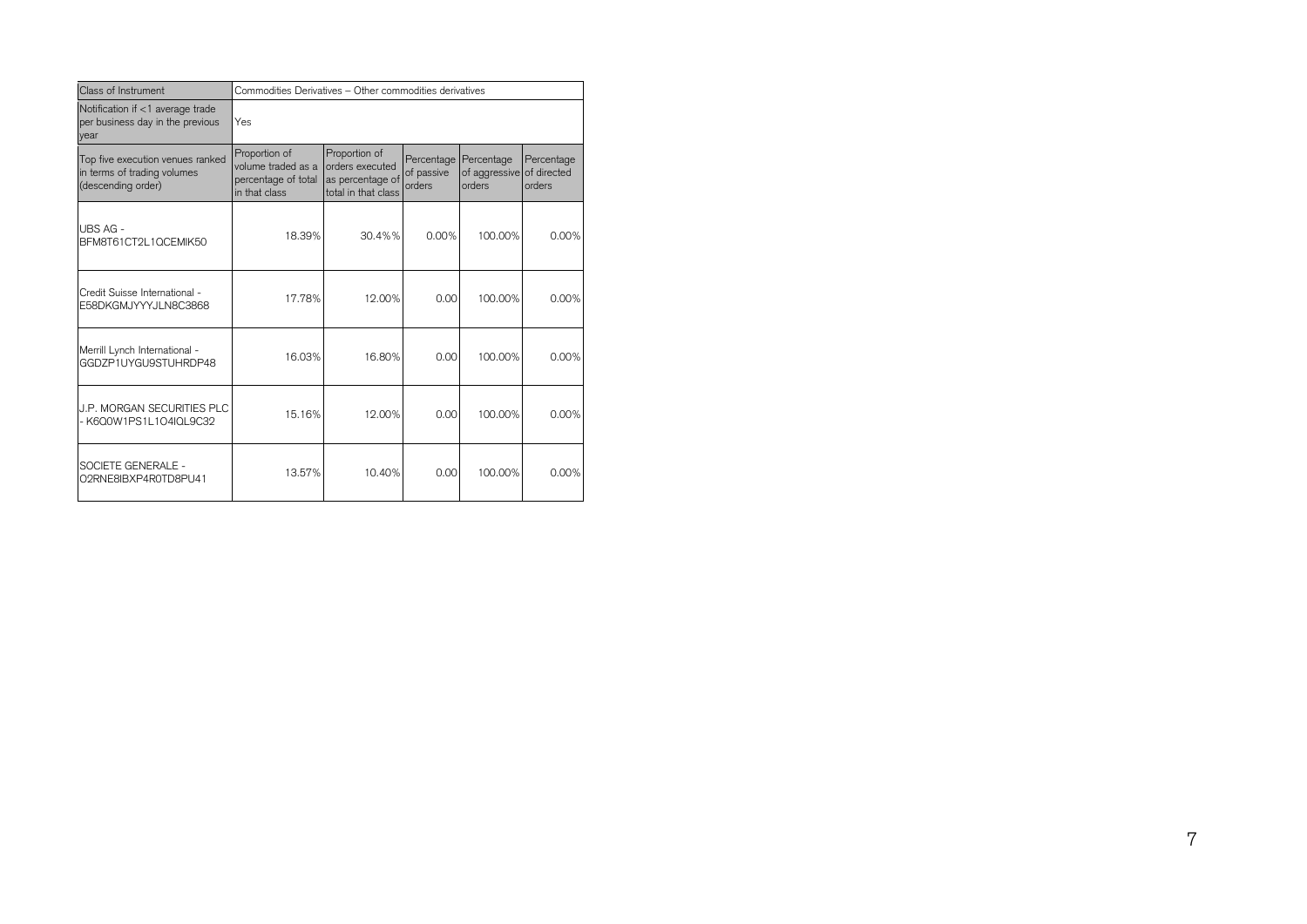# **3.b. Transmission reports for professional client orders**

<span id="page-7-0"></span>

| Class of Instrument                                                                                        |                                                                             | Equities Shares & Depositary Receipts                                                                                                                                |          |         |                                     |  |
|------------------------------------------------------------------------------------------------------------|-----------------------------------------------------------------------------|----------------------------------------------------------------------------------------------------------------------------------------------------------------------|----------|---------|-------------------------------------|--|
| Notification if <1 average trade<br>per business day in the previous<br>year                               | No                                                                          |                                                                                                                                                                      |          |         |                                     |  |
| Top five execution venues ranked<br>in terms of trading volumes<br>(descending order)                      | Proportion of<br>volume traded as a<br>percentage of total<br>in that class | Proportion of<br>Percentage<br>Percentage<br>orders executed<br>$\circ$ f<br>of passive<br>as percentage of<br>aggressive<br>orders<br>total in that class<br>orders |          |         | Percentage<br>of directed<br>orders |  |
| Credit Suisse AG / Credit Suisse<br>(Switzerland) Ltd. -<br>ANGGYXNX0JLX3X63JN86 /<br>549300CWR0W0BCS9Q144 | 83.32%                                                                      | 79.71%                                                                                                                                                               | 3.51%    | 96.49%  | $0.00\%$                            |  |
| Goldman Sachs International -<br>W22LROWP2IHZNBB6K528                                                      | 4.39%                                                                       | 4.45%                                                                                                                                                                | $0.00\%$ | 100.00% | 0.00%                               |  |
| Citigroup Global Markets Limited<br>- XKZZ2JZF41MRHTR1V493                                                 | 3.83%                                                                       | 3.52%                                                                                                                                                                | $0.00\%$ | 100.00% | $0.00\%$                            |  |
| J.P. Morgan Securities PLC -<br>K6Q0W1PS1L1O4IQL9C32                                                       | 3.73%                                                                       | 7.48%                                                                                                                                                                | $0.00\%$ | 100.00% | $0.00\%$                            |  |
| Morgan Stanley & Co.<br>International PLC -<br>4POUHN3JPFGFNF3BB653                                        | 2.69%                                                                       | 0.33%                                                                                                                                                                | $0.00\%$ | 100.00% | $0.00\%$                            |  |

| Class of Instrument                                                                                        | Debt instruments - Bonds                                                    |                                                                             |                                                                                        |         |                                     |  |
|------------------------------------------------------------------------------------------------------------|-----------------------------------------------------------------------------|-----------------------------------------------------------------------------|----------------------------------------------------------------------------------------|---------|-------------------------------------|--|
| Notification if <1 average trade<br>per business day in the previous<br>vear                               | No                                                                          |                                                                             |                                                                                        |         |                                     |  |
| Top five execution venues ranked<br>in terms of trading volumes<br>(descending order)                      | Proportion of<br>volume traded as a<br>percentage of total<br>in that class | Proportion of<br>orders executed<br>as percentage of<br>total in that class | Percentage<br>Percentage<br>$\sigma$ f<br>of passive<br>aggressive<br>orders<br>orders |         | Percentage<br>of directed<br>orders |  |
| Credit Suisse AG / Credit Suisse<br>(Switzerland) Ltd. -<br>ANGGYXNXOJLX3X63JN86 /<br>549300CWR0W0BCS9Q144 | 96.83%                                                                      | 95.20%                                                                      | 14.04%                                                                                 | 85.96%  | 0.00%                               |  |
| Morgan Stanley & Co.<br>International PLC -<br>4PQUHN3JPFGFNF3BB653                                        | 3.12%                                                                       | 4.40%                                                                       | 0.00%                                                                                  | 100.00% | 0.00%                               |  |
| J.P. Morgan Securities PLC -<br>K6Q0W1PS1L1O4IQL9C32                                                       | 0.03%                                                                       | 0.18%                                                                       | 0.00%                                                                                  | 100.00% | 0.00%                               |  |
| Citigroup Global Markets Limited<br>- XKZZ2JZF41MRHTR1V493                                                 | 0.02%                                                                       | 0.20%                                                                       | 0.00%                                                                                  | 100.00% | 0.00%                               |  |
| <b>DEUTSCHE BANK</b><br>AKTIENGESELLSCHAFT -<br>7LTWFZYICNSX8D621K86                                       | 0.00%                                                                       | 0.02%                                                                       | 0.00%                                                                                  | 100.00% | 0.00%                               |  |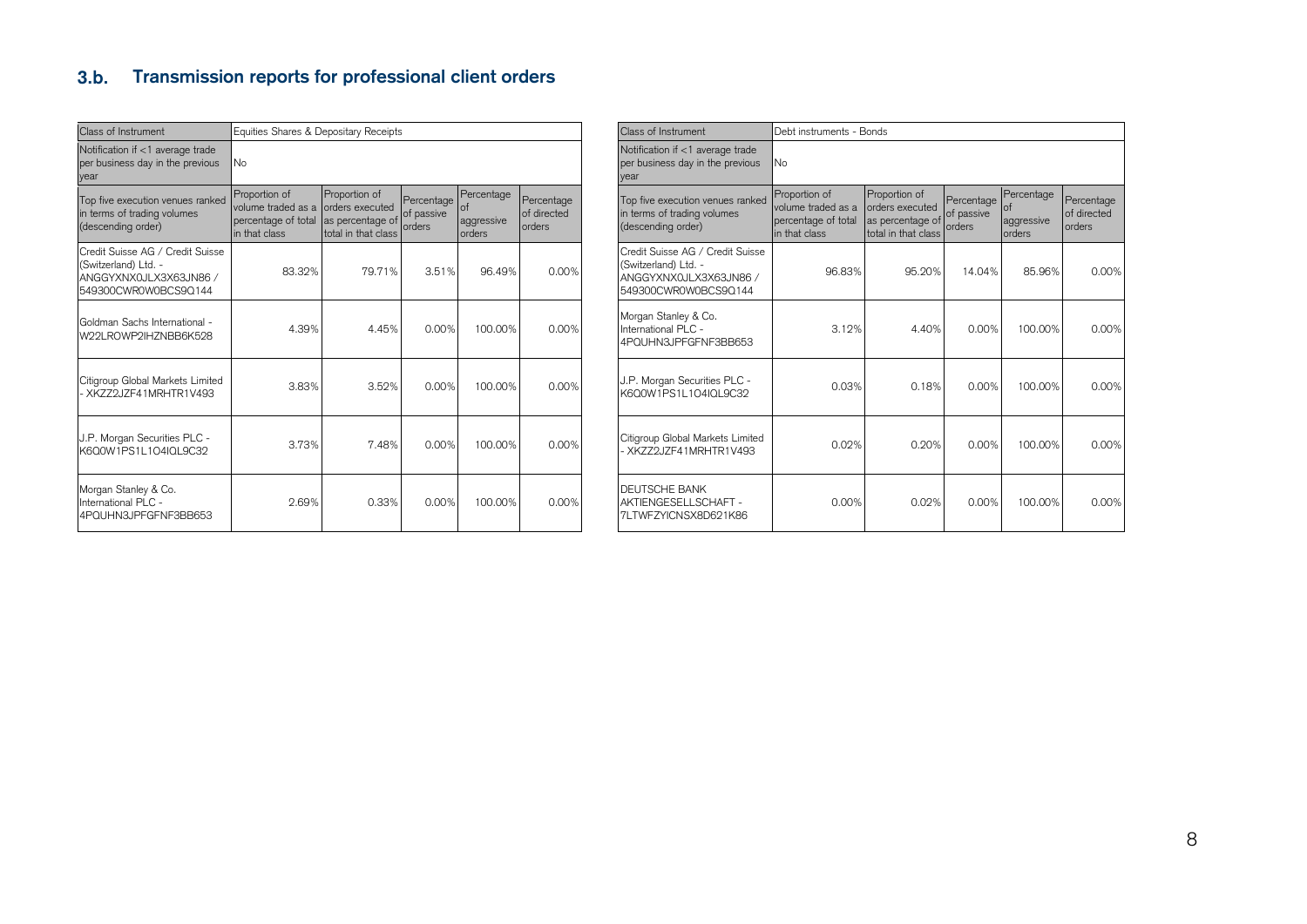| Class of Instrument                                                                                        | Debt instruments - Money markets instruments                                |                                                                             |                                    |                                                 |                                     |  |  |  |
|------------------------------------------------------------------------------------------------------------|-----------------------------------------------------------------------------|-----------------------------------------------------------------------------|------------------------------------|-------------------------------------------------|-------------------------------------|--|--|--|
| Notification if <1 average trade<br>per business day in the previous<br>year                               | Yes                                                                         |                                                                             |                                    |                                                 |                                     |  |  |  |
| Top five execution venues ranked<br>in terms of trading volumes<br>(descending order)                      | Proportion of<br>volume traded as a<br>percentage of total<br>in that class | Proportion of<br>orders executed<br>as percentage of<br>total in that class | Percentage<br>of passive<br>orders | Percentage<br>$\circ$ f<br>aggressive<br>orders | Percentage<br>of directed<br>orders |  |  |  |
| Credit Suisse AG / Credit Suisse<br>(Switzerland) Ltd. -<br>ANGGYXNX0JLX3X63JN86 /<br>549300CWR0W0BCS9Q144 | 94.74%                                                                      | 75.53%                                                                      | 9.86%                              | 90.14%                                          | 0.00%                               |  |  |  |
| J.P. Morgan Securities PLC -<br>K6Q0W1PS1L1O4IQL9C32                                                       | 3.80%                                                                       | 14.89%                                                                      | $0.00\%$                           | 100.00%                                         | 0.00%                               |  |  |  |
| Citigroup Global Markets Limited<br>- XKZZ2JZF41MRHTR1V493                                                 | 1.46%                                                                       | 9.58%                                                                       | 0.00%                              | 100.00%                                         | 0.00%                               |  |  |  |
| n/a                                                                                                        | n/a                                                                         | n/a                                                                         | n/a                                | n/a                                             | n/a                                 |  |  |  |
| n/a                                                                                                        | n/a                                                                         | n/a                                                                         | n/a                                | n/a                                             | n/a                                 |  |  |  |

| Class of Instrument                                                                                        | venue                                                                       | Interest rates derivatives - Futures and options admitted to trading on a trading |                                    |                                                  |                                     |  |  |
|------------------------------------------------------------------------------------------------------------|-----------------------------------------------------------------------------|-----------------------------------------------------------------------------------|------------------------------------|--------------------------------------------------|-------------------------------------|--|--|
| Notification if <1 average trade<br>per business day in the previous<br>year                               | No                                                                          |                                                                                   |                                    |                                                  |                                     |  |  |
| Top five execution venues ranked<br>in terms of trading volumes<br>(descending order)                      | Proportion of<br>volume traded as a<br>percentage of total<br>in that class | Proportion of<br>orders executed<br>as percentage of<br>total in that class       | Percentage<br>of passive<br>orders | Percentage<br>$\alpha$ f<br>aggressive<br>orders | Percentage<br>of directed<br>orders |  |  |
| J.P. Morgan Markets Limited -<br>5493002SLHKGT77FYU25                                                      | 50.93%                                                                      | 39.29%                                                                            | 0.00%                              | 100.00%                                          | $0.00\%$                            |  |  |
| Citigroup Global Markets Limited<br>- XKZZ2JZF41MRHTR1V493                                                 | 40.66%                                                                      | 34.85%                                                                            | $0.00\%$                           | 100.00%                                          | $0.00\%$                            |  |  |
| Credit Suisse AG / Credit Suisse<br>(Switzerland) Ltd. -<br>ANGGYXNXOJLX3X63JN86 /<br>549300CWR0W0BCS9Q144 | 8.41%                                                                       | 25.86%                                                                            | 3.87%                              | 96.13%                                           | 0.00%                               |  |  |
| n/a                                                                                                        | n/a                                                                         | n/a                                                                               | n/a                                | n/a                                              | n/a                                 |  |  |
| n/a                                                                                                        | n/a                                                                         | n/a                                                                               | n/a                                | n/a                                              | n/a                                 |  |  |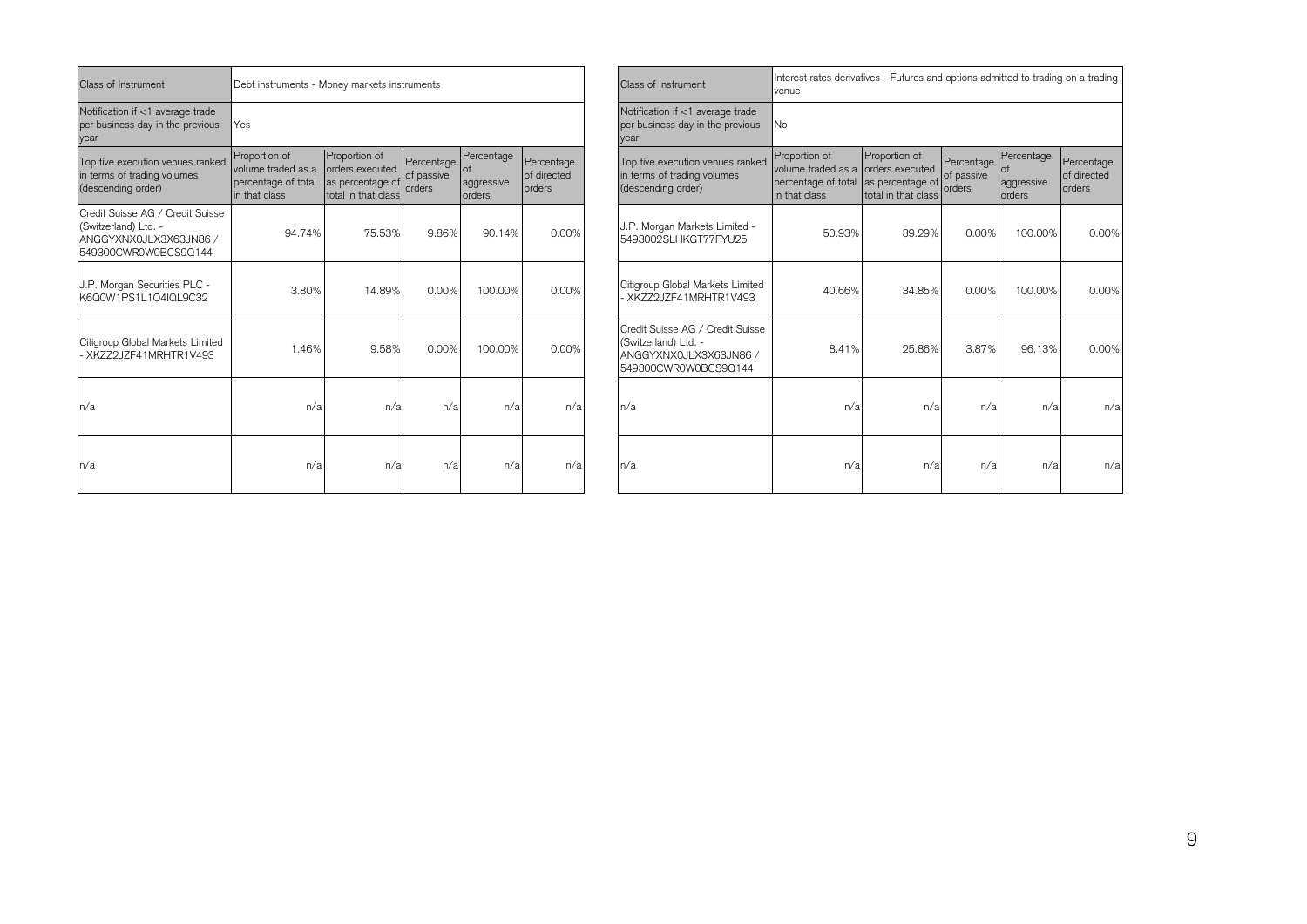| Class of Instrument                                                                                        | Interest rates derivatives - Swaps, forwards, and other interest rates derivatives |                                                                             |                                    |                                                  |          |  |
|------------------------------------------------------------------------------------------------------------|------------------------------------------------------------------------------------|-----------------------------------------------------------------------------|------------------------------------|--------------------------------------------------|----------|--|
| Notification if <1 average trade<br>per business day in the previous<br>year                               | Yes                                                                                |                                                                             |                                    |                                                  |          |  |
| Top five execution venues ranked<br>in terms of trading volumes<br>(descending order)                      | Proportion of<br>volume traded as a<br>percentage of total<br>in that class        | Proportion of<br>orders executed<br>as percentage of<br>total in that class | Percentage<br>of passive<br>orders | Percentage<br>$\sigma$ f<br>aggressive<br>orders |          |  |
| Credit Suisse AG / Credit Suisse<br>(Switzerland) Ltd. -<br>ANGGYXNX0JLX3X63JN86 /<br>549300CWR0W0BCS9Q144 | 68.13%                                                                             | 69.41%                                                                      | $0.00\%$                           | 100.00%                                          | 0.00%    |  |
| Citigroup Global Markets Limited<br>- XKZZ2JZF41MRHTR1V493                                                 | 30.82%                                                                             | 29.41%                                                                      | $0.00\%$                           | 100.00%                                          | $0.00\%$ |  |
| <b>DEUTSCHE BANK</b><br>AKTIENGESELLSCHAFT -<br>7LTWFZYICNSX8D621K86                                       | 1.05%                                                                              | 1.18%                                                                       | 0.00%                              | 100.00%                                          | 0.00%    |  |
| n/a                                                                                                        | n/a                                                                                | n/a                                                                         | n/a                                | n/a                                              | n/a      |  |
| n/a                                                                                                        | n/a                                                                                | n/a                                                                         | n/a                                | n/a                                              | n/a      |  |

| Class of Instrument                                                                                        | Credit Derivatives - Other credit derivatives                               |                                                                             |                                    |                                          |                                     |
|------------------------------------------------------------------------------------------------------------|-----------------------------------------------------------------------------|-----------------------------------------------------------------------------|------------------------------------|------------------------------------------|-------------------------------------|
| Notification if <1 average trade<br>per business day in the previous<br>year                               | Yes                                                                         |                                                                             |                                    |                                          |                                     |
| Top five execution venues ranked<br>in terms of trading volumes<br>(descending order)                      | Proportion of<br>volume traded as a<br>percentage of total<br>in that class | Proportion of<br>orders executed<br>as percentage of<br>total in that class | Percentage<br>of passive<br>orders | Percentage<br>of<br>aggressive<br>orders | Percentage<br>of directed<br>orders |
| Citigroup Global Markets Limited<br>- XKZZ2JZF41MRHTR1V493                                                 | 97.38%                                                                      | 90.96%                                                                      | 0.00%                              | 100.00%                                  | 0.00%                               |
| Credit Suisse AG / Credit Suisse<br>(Switzerland) Ltd. -<br>ANGGYXNXOJLX3X63JN86 /<br>549300CWR0W0BCS9Q144 | 2.22%                                                                       | 7.91%                                                                       | 0.00%                              | 100.00%                                  | 0.00%                               |
| <b>DEUTSCHE BANK</b><br>AKTIENGESELLSCHAFT -<br>7LTWFZYICNSX8D621K86                                       | 0.40%                                                                       | 1.13%                                                                       | 0.00%                              | 100.00%                                  | 0.00%                               |
| n/a                                                                                                        | n/a                                                                         | n/a                                                                         | n/a                                | n/a                                      | n/a                                 |
| n/a                                                                                                        | n/a                                                                         | n/a                                                                         | n/a                                | n/a                                      | n/a                                 |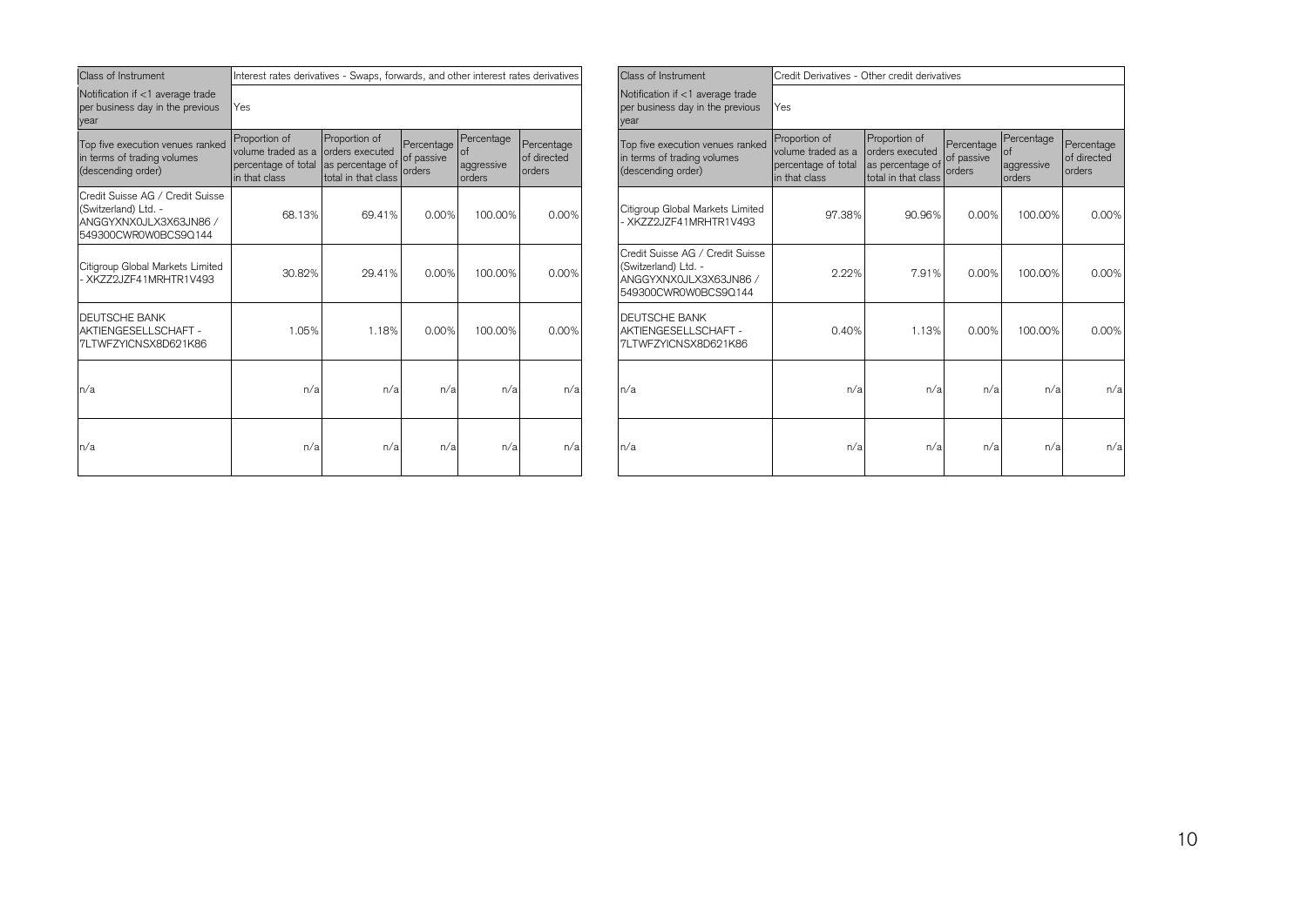| Class of Instrument                                                                   | Currency Derivatives - Futures and options admitted to trading on a trading<br>venue |                                                                             |                                    |                                                 |                                     |
|---------------------------------------------------------------------------------------|--------------------------------------------------------------------------------------|-----------------------------------------------------------------------------|------------------------------------|-------------------------------------------------|-------------------------------------|
| Notification if <1 average trade<br>per business day in the previous<br>year          | No                                                                                   |                                                                             |                                    |                                                 |                                     |
| Top five execution venues ranked<br>in terms of trading volumes<br>(descending order) | Proportion of<br>volume traded as a<br>percentage of total<br>in that class          | Proportion of<br>orders executed<br>as percentage of<br>total in that class | Percentage<br>of passive<br>orders | Percentage<br>$\circ$ f<br>aggressive<br>orders | Percentage<br>of directed<br>orders |
| Citigroup Global Markets Limited<br>- XKZZ2JZF41MRHTR1V493                            | 100.00%                                                                              | 100.00%                                                                     | $0.00\%$                           | 100.00%                                         | 0.00%                               |
| n/a                                                                                   | n/a                                                                                  | n/a                                                                         | n/a                                | n/a                                             | n/a                                 |
| n/a                                                                                   | n/a                                                                                  | n/a                                                                         | n/a                                | n/a                                             | n/a                                 |
| n/a                                                                                   | n/a                                                                                  | n/a                                                                         | n/a                                | n/a                                             | n/a                                 |
| n/a                                                                                   | n/a                                                                                  | n/a                                                                         | n/a                                | n/a                                             | n/a                                 |

| Class of Instrument                                                                                        | Currency Derivatives - Swaps, forwards, and other currency derivatives      |                                                                             |                                    |                                          |                                     |
|------------------------------------------------------------------------------------------------------------|-----------------------------------------------------------------------------|-----------------------------------------------------------------------------|------------------------------------|------------------------------------------|-------------------------------------|
| Notification if <1 average trade<br>per business day in the previous<br>year                               | No                                                                          |                                                                             |                                    |                                          |                                     |
| Top five execution venues ranked<br>in terms of trading volumes<br>(descending order)                      | Proportion of<br>volume traded as a<br>percentage of total<br>in that class | Proportion of<br>orders executed<br>as percentage of<br>total in that class | Percentage<br>of passive<br>orders | Percentage<br>of<br>aggressive<br>orders | Percentage<br>of directed<br>orders |
| Credit Suisse AG / Credit Suisse<br>(Switzerland) Ltd. -<br>ANGGYXNXOJLX3X63JN86 /<br>549300CWR0W0BCS9Q144 | 69.10%                                                                      | 99.20%                                                                      | 0.00%                              | 100.00%                                  | $0.00\%$                            |
| Citigroup Global Markets Limited<br>- XKZZ2JZF41MRHTR1V493                                                 | 30.83%                                                                      | 0.53%                                                                       | 0.00%                              | 100.00%                                  | $0.00\%$                            |
| Goldman Sachs International -<br>W22LROWP2IHZNBB6K528                                                      | 0.07%                                                                       | 0.27%                                                                       | 0.00%                              | 100.00%                                  | $0.00\%$                            |
| n/a                                                                                                        | n/a                                                                         | n/a                                                                         | n/a                                | n/a                                      | n/a                                 |
| n/a                                                                                                        | n/a                                                                         | n/a                                                                         | n/a                                | n/a                                      | n/a                                 |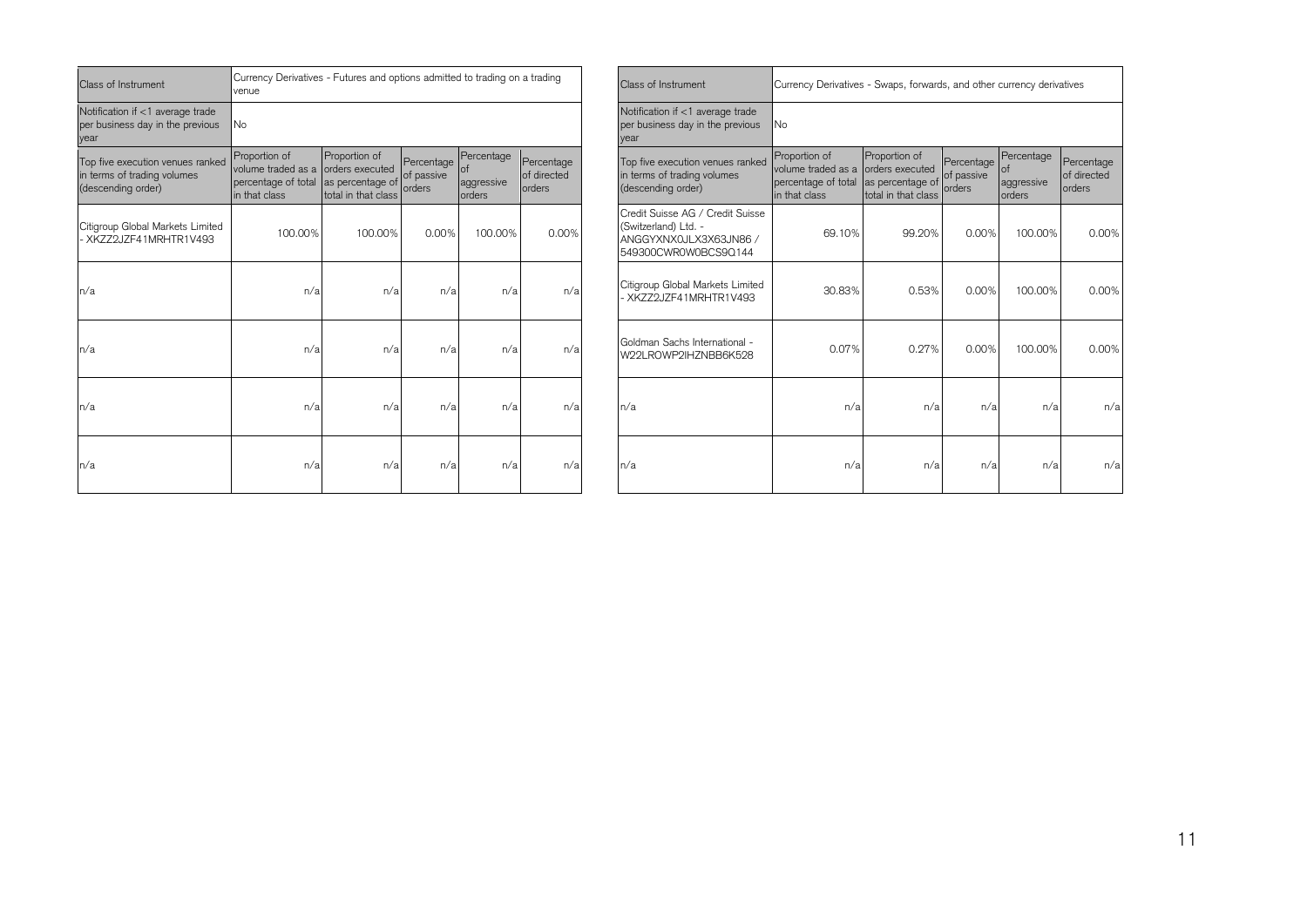| Class of Instrument                                                                                        | Structured Finance Instruments                                              |                                                                             |                                    |                                                 |                                     |
|------------------------------------------------------------------------------------------------------------|-----------------------------------------------------------------------------|-----------------------------------------------------------------------------|------------------------------------|-------------------------------------------------|-------------------------------------|
| Notification if <1 average trade<br>per business day in the previous<br>year                               | Yes                                                                         |                                                                             |                                    |                                                 |                                     |
| Top five execution venues ranked<br>in terms of trading volumes<br>(descending order)                      | Proportion of<br>volume traded as a<br>percentage of total<br>in that class | Proportion of<br>orders executed<br>as percentage of<br>total in that class | Percentage<br>of passive<br>orders | Percentage<br>$\circ$ f<br>aggressive<br>orders | Percentage<br>of directed<br>orders |
| Credit Suisse AG / Credit Suisse<br>(Switzerland) Ltd. -<br>ANGGYXNX0JLX3X63JN86 /<br>549300CWR0W0BCS9Q144 | 100.00%                                                                     | 100.00%                                                                     | 0.00%                              | 100.00%                                         | 0.00%                               |
| n/a                                                                                                        | n/a                                                                         | n/a                                                                         | n/a                                | n/a                                             | n/a                                 |
| n/a                                                                                                        | n/a                                                                         | n/a                                                                         | n/a                                | n/a                                             | n/a                                 |
| n/a                                                                                                        | n/a                                                                         | n/a                                                                         | n/a                                | n/a                                             | n/a                                 |
| n/a                                                                                                        | n/a                                                                         | n/a                                                                         | n/a                                | n/a                                             | n/a                                 |

| Class of Instrument                                                                                        | Equity Derivatives - Options and Futures admitted to trading on a trading<br>venue |                                                                             |                                    |                                                  |                                     |
|------------------------------------------------------------------------------------------------------------|------------------------------------------------------------------------------------|-----------------------------------------------------------------------------|------------------------------------|--------------------------------------------------|-------------------------------------|
| Notification if <1 average trade<br>per business day in the previous<br>year                               | No                                                                                 |                                                                             |                                    |                                                  |                                     |
| Top five execution venues ranked<br>in terms of trading volumes<br>(descending order)                      | Proportion of<br>volume traded as a<br>percentage of total<br>in that class        | Proportion of<br>orders executed<br>as percentage of<br>total in that class | Percentage<br>of passive<br>orders | Percentage<br>$\alpha$ f<br>aggressive<br>orders | Percentage<br>of directed<br>orders |
| Goldman Sachs International -<br>W22LROWP2IHZNBB6K528                                                      | 73.51%                                                                             | 45.04%                                                                      | 0.00%                              | 100.00%                                          | $0.00\%$                            |
| Credit Suisse AG / Credit Suisse<br>(Switzerland) Ltd. -<br>ANGGYXNXOJLX3X63JN86 /<br>549300CWR0W0BCS9Q144 | 17.58%                                                                             | 38.69%                                                                      | 4.93%                              | 95.07%                                           | $0.00\%$                            |
| Citigroup Global Markets Limited<br>- XKZZ2JZF41MRHTR1V493                                                 | 8.91%                                                                              | 16.27%                                                                      | 0.00%                              | 100.00%                                          | $0.00\%$                            |
| n/a                                                                                                        | n/a                                                                                | n/a                                                                         | n/a                                | n/a                                              | n/a                                 |
| n/a                                                                                                        | n/a                                                                                | n/a                                                                         | n/a                                | n/a                                              | n/a                                 |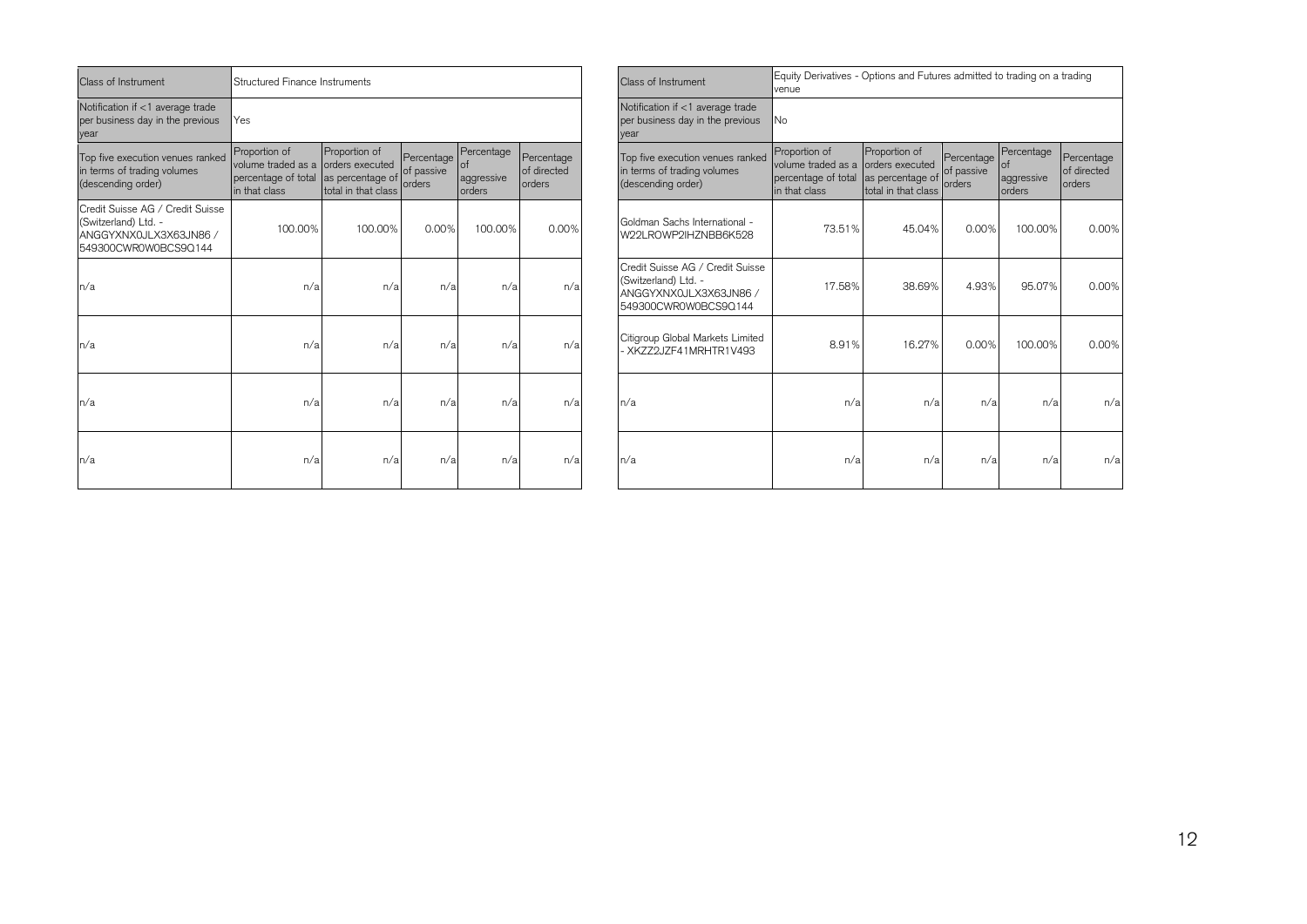| Class of Instrument                                                                                        | Equity Derivatives - Swaps and other equity derivatives                     |                                                                             |                                    |                                                  |                                     |
|------------------------------------------------------------------------------------------------------------|-----------------------------------------------------------------------------|-----------------------------------------------------------------------------|------------------------------------|--------------------------------------------------|-------------------------------------|
| Notification if <1 average trade<br>per business day in the previous<br>year                               | No                                                                          |                                                                             |                                    |                                                  |                                     |
| Top five execution venues ranked<br>in terms of trading volumes<br>(descending order)                      | Proportion of<br>volume traded as a<br>percentage of total<br>in that class | Proportion of<br>orders executed<br>as percentage of<br>total in that class | Percentage<br>of passive<br>orders | Percentage<br>$\sigma$ f<br>aggressive<br>orders | Percentage<br>of directed<br>orders |
| Credit Suisse AG / Credit Suisse<br>(Switzerland) Ltd. -<br>ANGGYXNX0JLX3X63JN86 /<br>549300CWR0W0BCS9Q144 | 100.00%                                                                     | 99.97%                                                                      | 2.66%                              | 97.34%                                           | 0.00%                               |
| Citigroup Global Markets Limited<br>- XKZZ2JZF41MRHTR1V493                                                 | 0.00%                                                                       | 0.03%                                                                       | 100.00%                            | $0.00\%$                                         | 0.00%                               |
| n/a                                                                                                        | n/a                                                                         | n/a                                                                         | n/a                                | n/a                                              | n/a                                 |
| n/a                                                                                                        | n/a                                                                         | n/a                                                                         | n/a                                | n/a                                              | n/a                                 |
| n/a                                                                                                        | n/a                                                                         | n/a                                                                         | n/a                                | n/a                                              | n/a                                 |

| Class of Instrument                                                                                        | Securitized Derivatives - Other securitized derivative                      |                                                                             |                                    |                                          |                                     |
|------------------------------------------------------------------------------------------------------------|-----------------------------------------------------------------------------|-----------------------------------------------------------------------------|------------------------------------|------------------------------------------|-------------------------------------|
| Notification if <1 average trade<br>per business day in the previous<br>year                               | Yes                                                                         |                                                                             |                                    |                                          |                                     |
| Top five execution venues ranked<br>in terms of trading volumes<br>(descending order)                      | Proportion of<br>volume traded as a<br>percentage of total<br>in that class | Proportion of<br>orders executed<br>as percentage of<br>total in that class | Percentage<br>of passive<br>orders | Percentage<br>of<br>aggressive<br>orders | Percentage<br>of directed<br>orders |
| Credit Suisse AG / Credit Suisse<br>(Switzerland) Ltd. -<br>ANGGYXNXOJLX3X63JN86 /<br>549300CWR0W0BCS9Q144 | 100.00%                                                                     | 100.00%                                                                     | 5.26%                              | 94.74%                                   | 0.00%                               |
| n/a                                                                                                        | n/a                                                                         | n/a                                                                         | n/a                                | n/a                                      | n/a                                 |
| n/a                                                                                                        | n/a                                                                         | n/a                                                                         | n/a                                | n/a                                      | n/a                                 |
| n/a                                                                                                        | n/a                                                                         | n/a                                                                         | n/a                                | n/a                                      | n/a                                 |
| n/a                                                                                                        | n/a                                                                         | n/a                                                                         | n/a                                | n/a                                      | n/a                                 |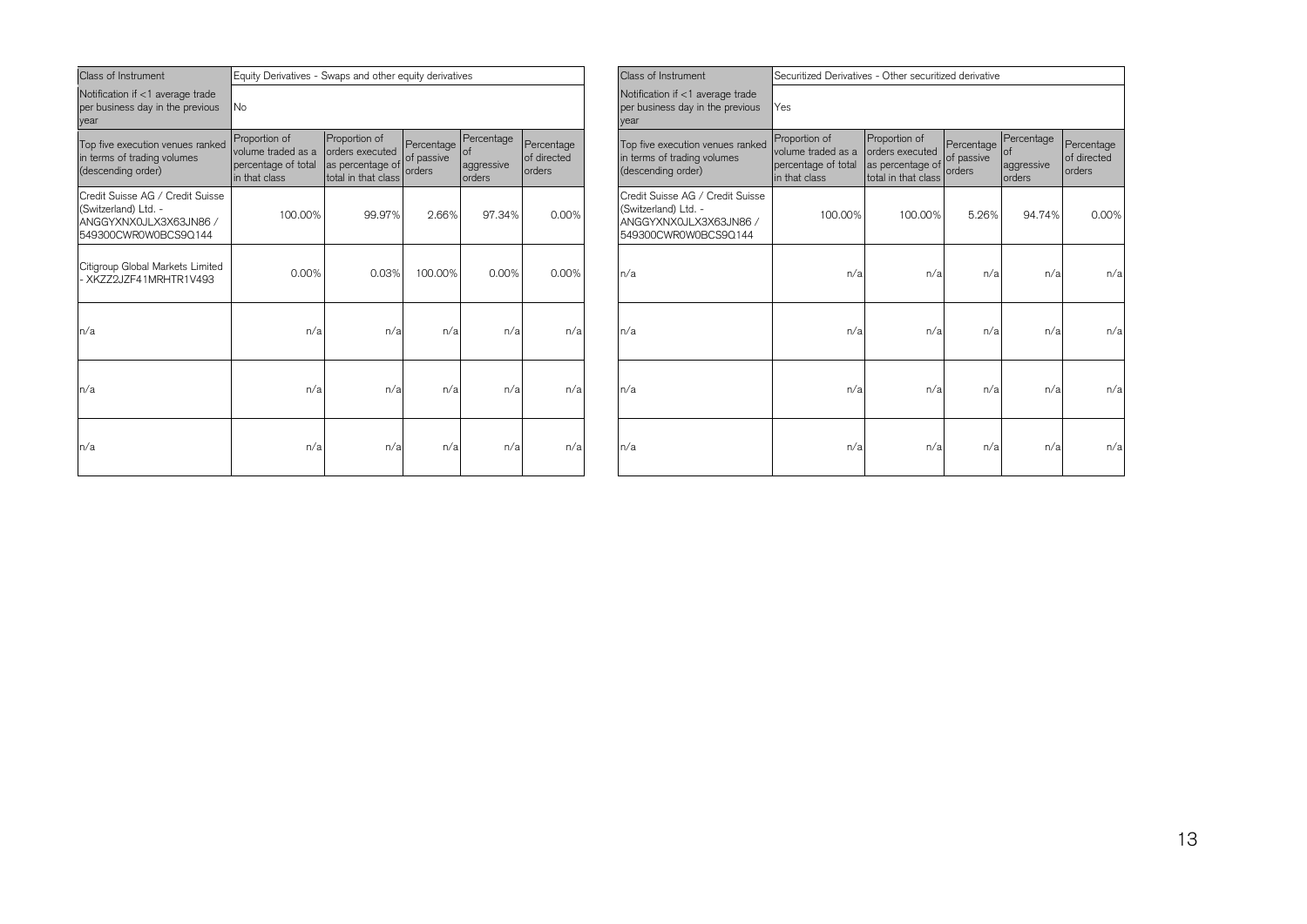| Class of Instrument                                                                   | <b>Contracts for Difference</b>                                             |                                                                             |                                    |                                          |                                     |
|---------------------------------------------------------------------------------------|-----------------------------------------------------------------------------|-----------------------------------------------------------------------------|------------------------------------|------------------------------------------|-------------------------------------|
| Notification if <1 average trade<br>per business day in the previous<br>year          | No                                                                          |                                                                             |                                    |                                          |                                     |
| Top five execution venues ranked<br>in terms of trading volumes<br>(descending order) | Proportion of<br>volume traded as a<br>percentage of total<br>in that class | Proportion of<br>orders executed<br>as percentage of<br>total in that class | Percentage<br>of passive<br>orders | Percentage<br>of<br>aggressive<br>orders | Percentage<br>of directed<br>orders |
| Goldman Sachs International -<br>W22LROWP2IHZNBB6K528                                 | 100.00%                                                                     | 100.00%                                                                     | 0.00%                              | 100.00%                                  | 0.00%                               |
| n/a                                                                                   | n/a                                                                         | n/a                                                                         | n/a                                | n/a                                      | n/a                                 |
| n/a                                                                                   | n/a                                                                         | n/a                                                                         | n/a                                | n/a                                      | n/a                                 |
| n/a                                                                                   | n/a                                                                         | n/a                                                                         | n/a                                | n/a                                      | n/a                                 |
| n/a                                                                                   | n/a                                                                         | n/a                                                                         | n/a                                | n/a                                      | n/a                                 |

| Class of Instrument                                                                                        | <b>Exchange Traded Products</b>                                             |                                                                             |                                    |                                                  |                                     |
|------------------------------------------------------------------------------------------------------------|-----------------------------------------------------------------------------|-----------------------------------------------------------------------------|------------------------------------|--------------------------------------------------|-------------------------------------|
| Notification if <1 average trade<br>per business day in the previous<br>year                               | No                                                                          |                                                                             |                                    |                                                  |                                     |
| Top five execution venues ranked<br>in terms of trading volumes<br>(descending order)                      | Proportion of<br>volume traded as a<br>percentage of total<br>in that class | Proportion of<br>orders executed<br>as percentage of<br>total in that class | Percentage<br>of passive<br>orders | Percentage<br>$\sigma$ f<br>aggressive<br>orders | Percentage<br>of directed<br>orders |
| Credit Suisse AG / Credit Suisse<br>(Switzerland) Ltd. -<br>ANGGYXNXOJLX3X63JN86 /<br>549300CWR0W0BCS9Q144 | 100.00%                                                                     | 99.91%                                                                      | 41.39%                             | 58.61%                                           | 0.00%                               |
| Citigroup Global Markets Limited<br>- XKZZ2JZF41MRHTR1V493                                                 | 0.00%                                                                       | 0.02%                                                                       | 0.00%                              | 100.00%                                          | 0.00%                               |
| J.P. Morgan Securities PLC -<br>K600W1PS1L104IQL9C32                                                       | $0.00\%$                                                                    | 0.06%                                                                       | 0.00%                              | 100.00%                                          | 0.00%                               |
| Macquarie Capital (Europe)<br>Limited -<br>549300GX4FPMFF91RJ37                                            | 0.00%                                                                       | 0.00%                                                                       | $0.00\%$                           | 100.00%                                          | 0.00%                               |
| Goldman Sachs International -<br>W22LROWP2IHZNBB6K528                                                      | 0.00%                                                                       | 0.001%                                                                      | 0.00%                              | 100.00%                                          | 0.00%                               |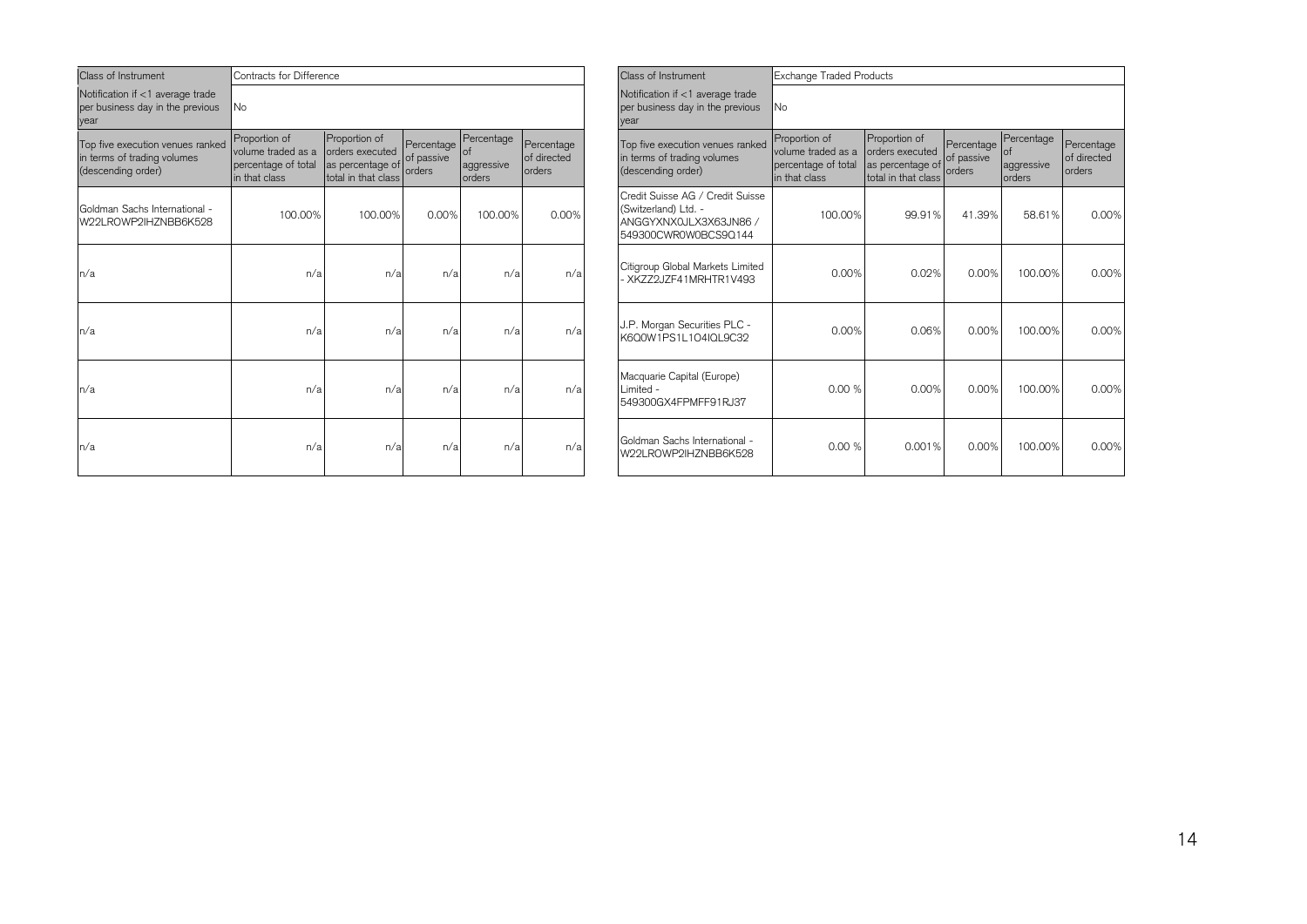# **3.c. Transmission reports for retail client orders**

<span id="page-14-0"></span>

| Class of Instrument                                                                                        | Equities Shares & Depositary Receipts                                       |                                                                             |                                    |                                          |                                     |
|------------------------------------------------------------------------------------------------------------|-----------------------------------------------------------------------------|-----------------------------------------------------------------------------|------------------------------------|------------------------------------------|-------------------------------------|
| Notification if <1 average trade<br>per business day in the previous<br>year                               | No                                                                          |                                                                             |                                    |                                          |                                     |
| Top five execution venues ranked<br>in terms of trading volumes<br>(descending order)                      | Proportion of<br>volume traded as a<br>percentage of total<br>in that class | Proportion of<br>orders executed<br>as percentage of<br>total in that class | Percentage<br>of passive<br>orders | Percentage<br>of<br>aggressive<br>orders | Percentage<br>of directed<br>orders |
| Credit Suisse AG / Credit Suisse<br>(Switzerland) Ltd. -<br>ANGGYXNX0JLX3X63JN86 /<br>549300CWR0W0BCS9Q144 | 81.48%                                                                      | 57.33%                                                                      | $0.00\%$                           | 100.00%                                  | 0.00%                               |
| UBS AG -<br>BEM8T61CT2L1QCEMIK50                                                                           | 9.73%                                                                       | 4.23%                                                                       | $0.00\%$                           | 100.00%                                  | 0.00%                               |
| Citigroup Global Markets Limited<br>- XKZZ2JZF41MRHTR1V493                                                 | 6.01%                                                                       | 2.25%                                                                       | $0.00\%$                           | 100.00%                                  | $0.00\%$                            |
| J.P. Morgan Securities PLC -<br>K6Q0W1PS1L1O4IQL9C32                                                       | 2.29%                                                                       | 34.01%                                                                      | $0.00\%$                           | 100.00%                                  | 0.00%                               |
| Macquarie Capital (Europe)<br>Limited -<br>549300GX4FPMFF91RJ37                                            | 0.24%                                                                       | 0.61%                                                                       | $0.00\%$                           | 100.00%                                  | $0.00\%$                            |

| Class of Instrument                                                                                        | Debt instruments - Bonds                                                    |                                                                             |                                    |                                                  |                                     |
|------------------------------------------------------------------------------------------------------------|-----------------------------------------------------------------------------|-----------------------------------------------------------------------------|------------------------------------|--------------------------------------------------|-------------------------------------|
| Notification if <1 average trade<br>per business day in the previous<br>year                               | No                                                                          |                                                                             |                                    |                                                  |                                     |
| Top five execution venues ranked<br>in terms of trading volumes<br>(descending order)                      | Proportion of<br>volume traded as a<br>percentage of total<br>in that class | Proportion of<br>orders executed<br>as percentage of<br>total in that class | Percentage<br>of passive<br>orders | Percentage<br>$\sigma$ f<br>aggressive<br>orders | Percentage<br>of directed<br>orders |
| Credit Suisse AG / Credit Suisse<br>(Switzerland) Ltd. -<br>ANGGYXNXOJLX3X63JN86 /<br>549300CWR0W0BCS9Q144 | 99.97%                                                                      | 99.92%                                                                      | 0.64%                              | 99.36%                                           | 0.00%                               |
| Citigroup Global Markets Limited<br>- XKZZ2JZF41MRHTR1V493                                                 | 0.03%                                                                       | 0.04%                                                                       | 0.00%                              | $0.00\%$                                         | 0.00%                               |
| <b>HSBC BANK PLC -</b><br>MP6I5ZYZBEU3UXPYFY54                                                             | 0.00%                                                                       | 0.04%                                                                       | 0.00%                              | 0.00%                                            | 0.00%                               |
| n/a                                                                                                        | n/a                                                                         | n/a                                                                         | n/a                                | n/a                                              | n/a                                 |
| n/a                                                                                                        | n/a                                                                         | n/a                                                                         | n/a                                | n/a                                              | n/a                                 |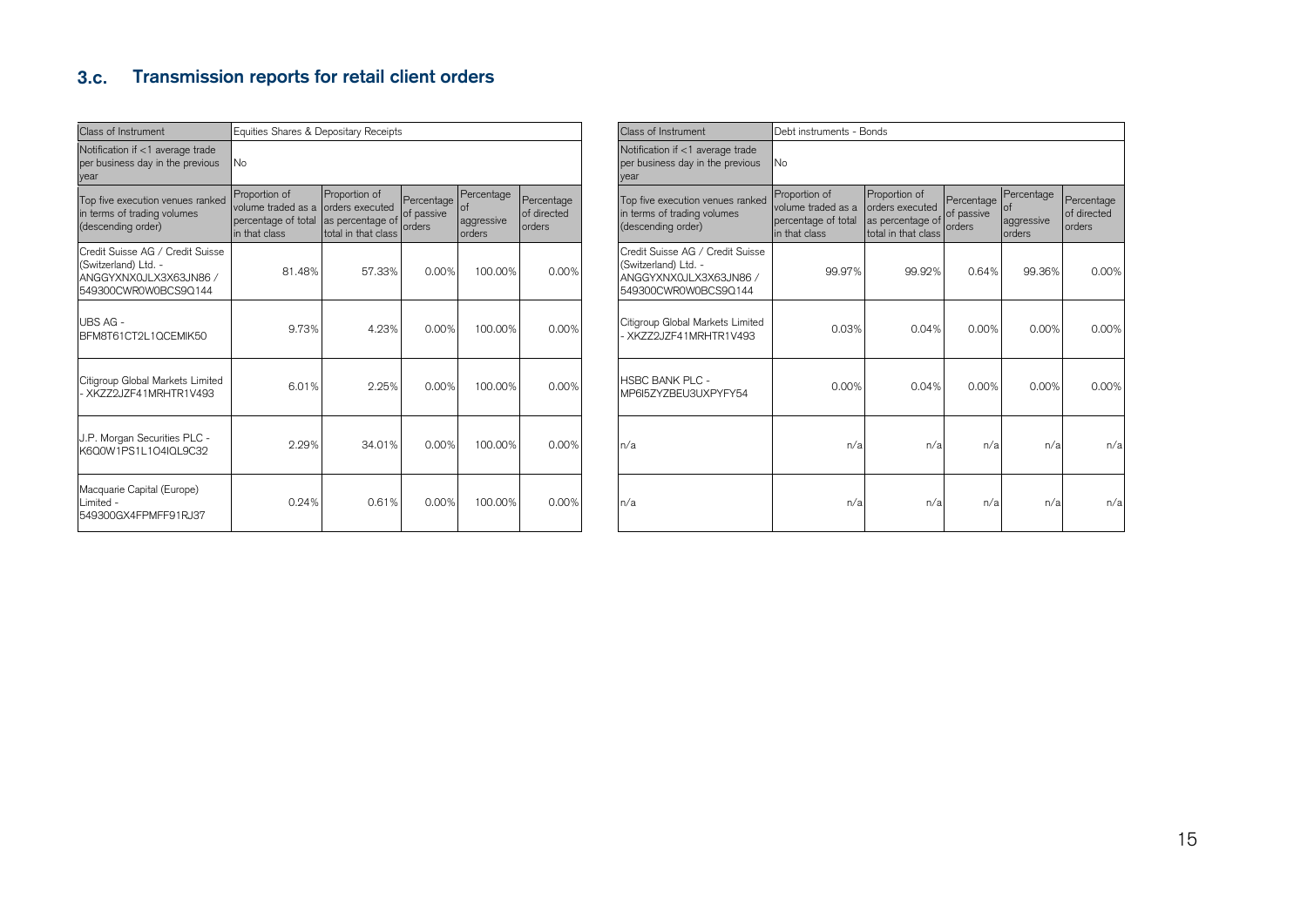# **3.d. Execution reports for SFTs**

<span id="page-15-0"></span>

| Class of Instrument                                                                                        | Securities financing transaction (SFT)                                |                                                                       |  |  |  |
|------------------------------------------------------------------------------------------------------------|-----------------------------------------------------------------------|-----------------------------------------------------------------------|--|--|--|
| Notification if <1 average trade<br>per business day in the previous<br>year                               | <b>No</b>                                                             |                                                                       |  |  |  |
| Top five execution venues ranked<br>in terms of trading volumes<br>(descending order)                      | Proportion of volume traded as a<br>percentage of total in that class | Proportion of orders executed as<br>percentage of total in that class |  |  |  |
| Credit Suisse AG / Credit Suisse<br>(Switzerland) Ltd. -<br>ANGGYXNX0JLX3X63JN86 /<br>549300CWR0W0BCS9Q144 | 57.51%                                                                | 47.95%                                                                |  |  |  |
| UBS Switzerland AG -<br>549300WOIFUSNYH0FL22                                                               | 36.27%                                                                | 35.90%                                                                |  |  |  |
| J.P. Morgan Markets Limited -<br>5493002SLHKGT77FYU25                                                      | 4.35%                                                                 | 10.60%                                                                |  |  |  |
| UBS AG -<br>BFM8T61CT2L1QCEMIK50                                                                           | 1.19%                                                                 | 3.61%                                                                 |  |  |  |
| The Toronto - Dominion Bank -<br>PT3QB789TSUIDF371261                                                      | 0.44%                                                                 | 0.48%                                                                 |  |  |  |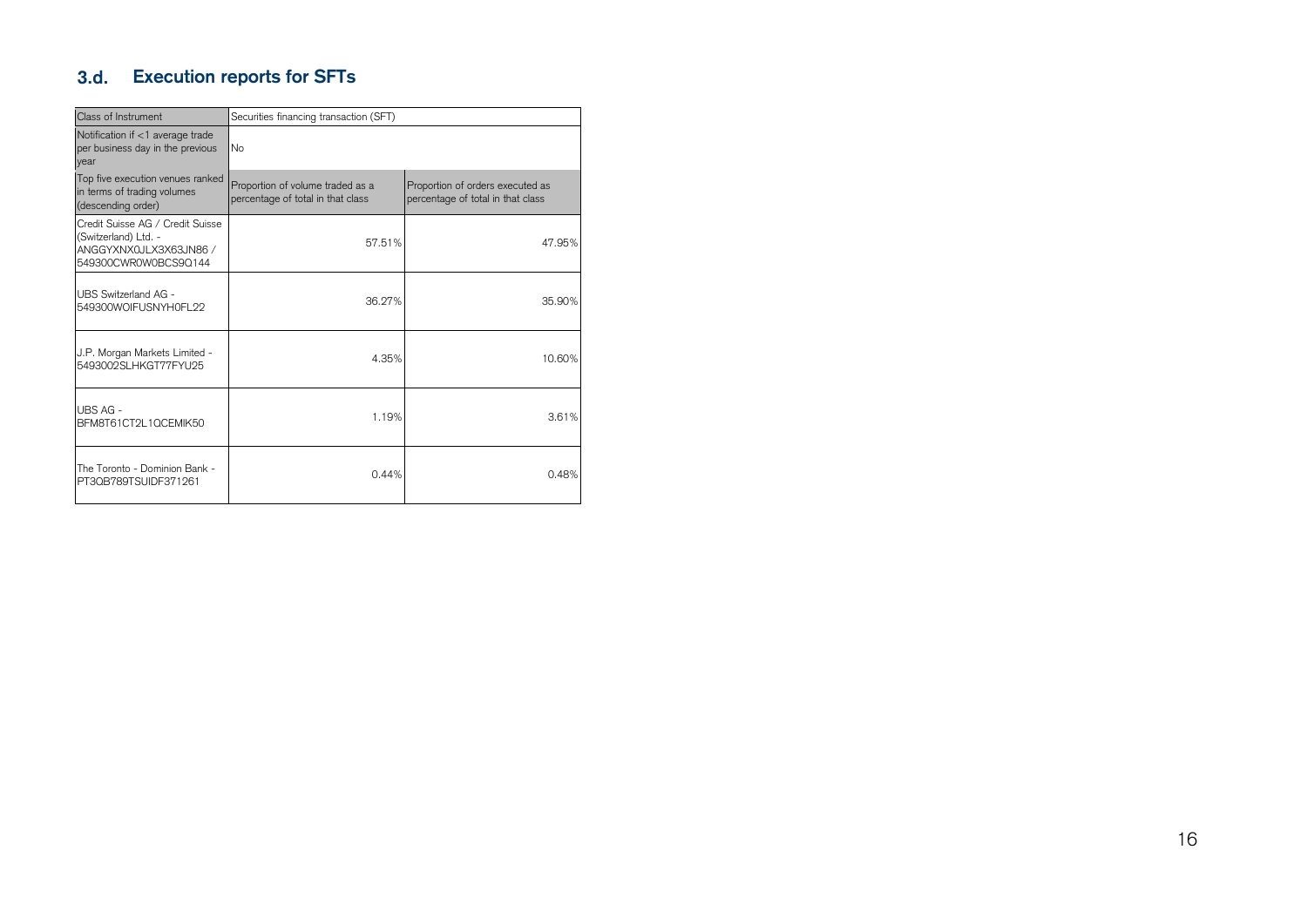#### **Appendix**

<span id="page-16-0"></span>This Appendix to the overarching CSAM Best Execution Quality Report provides an overview of financial instruments in scope of the CSAM Best Execution Statement and further contains definitions of key terms used throughout the document.

#### <span id="page-16-1"></span>**A.1. Financial instruments in scope of this Report**

- Transferable securities:
- Money-market instruments<sup>3</sup>;
- $\blacksquare$  Units in listed / publicly traded collective investment undertakings;
- Options, futures, swaps, forward rate agreements and any other derivative contracts relating to securities, currencies, interest rates or yields, or other derivatives instruments, financial indices or financial measures which may be settled physically or in cash;
- Options, futures, swaps, forward rate agreements and any other derivative contracts relating to commodities that must be settled in cash or may be settled in cash at the option of one of the parties (otherwise than by reason of a default or other termination event);
- Options, futures, swaps, and any other derivative contract relating to commodities that can be physically settled, provided that they are traded on a Regulated Market and/or a MTF;
- Options, futures, swaps, forwards and any other derivative contracts relating to commodities, that can be physically settled not otherwise mentioned above and not being for commercial purposes, which have the characteristics of other derivative Financial Instruments, having regard to whether, inter alia, they are cleared and settled through recognized. clearing houses or are subject to regular margin calls;
- Derivative instruments for the transfer of credit risk;
- Financial contracts for differences:

 $\overline{a}$ 

Options, futures, swaps, forward rate agreements and any other derivative contracts relating to climatic variables, freight rates, emission allowances or inflation rates or other official economic statistics that must be settled in cash or may be settled in cash at the option of one of the parties (otherwise than by reason of a default or other termination event), as well as any other derivative contracts relating to assets, rights, obligations, indices and measures not otherwise mentioned in this Section, which have the characteristics of other derivative Financial Instruments, having regard to whether, inter alia, they are traded on a Regulated Market or an MTF, are cleared and settled through recognized clearing houses or are subject to regular margin calls.

 $^3$  Excluding Money Market instruments that meet the definition of spot contract according to Article 10 (2) of the Commission Delegated Regulation (EU) 2017/565 supplementing Directive 2014/65/EU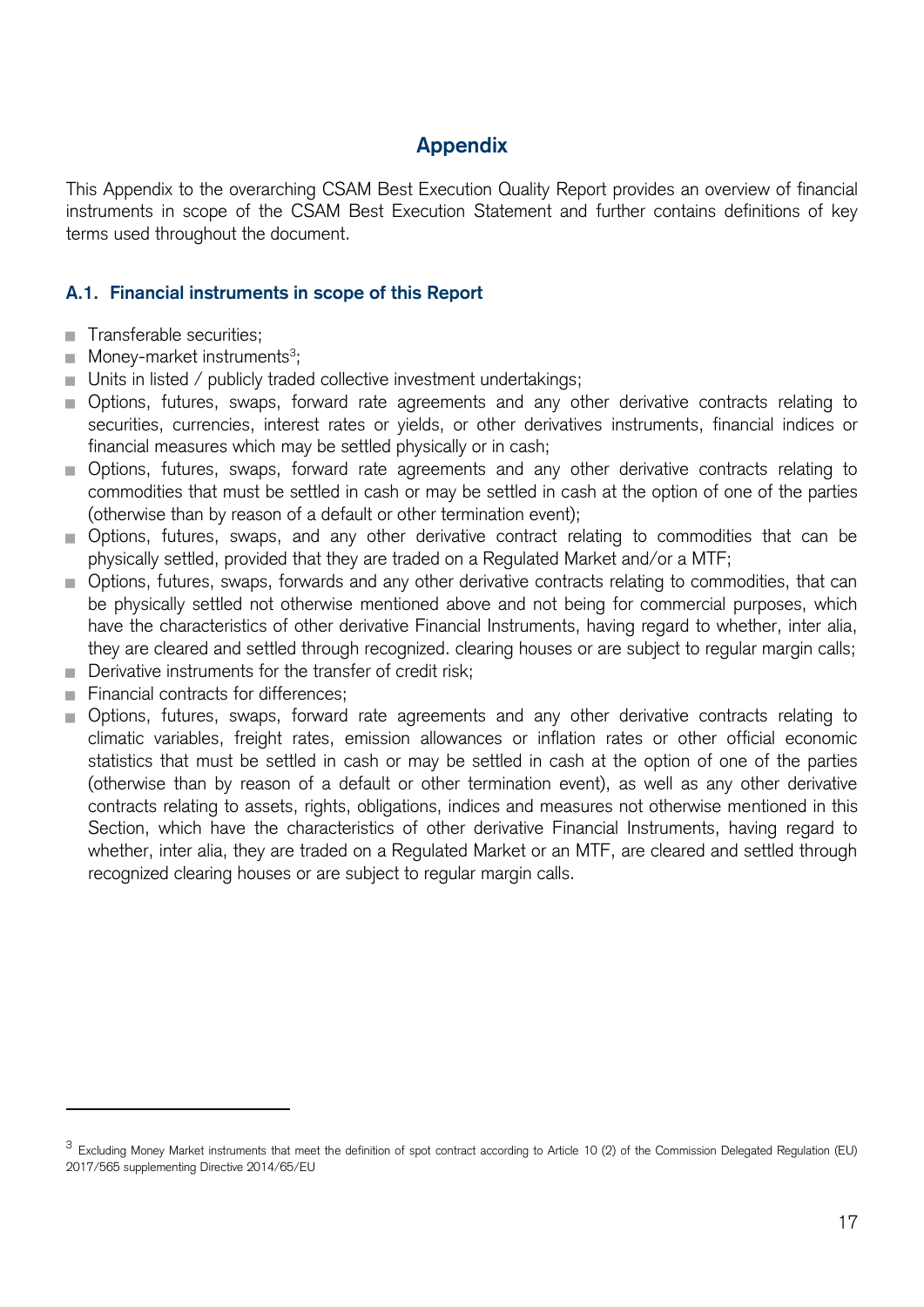#### <span id="page-17-0"></span>**A.2. Definitions**

| <b>Broker</b>                                                                | A Broker is a street-side counterparty or affiliated provider through which<br>CSAM transmits orders on behalf of client portfolios for execution.                                                                                                                                                                                                                                                                                                                                                                                                                                                                             |
|------------------------------------------------------------------------------|--------------------------------------------------------------------------------------------------------------------------------------------------------------------------------------------------------------------------------------------------------------------------------------------------------------------------------------------------------------------------------------------------------------------------------------------------------------------------------------------------------------------------------------------------------------------------------------------------------------------------------|
| <b>Credit Suisse</b><br><b>International Trading</b><br>Solutions ("CS ITS") | CS ITS is a network and joint venture consisting of several Credit Suisse legal<br>entities providing transmission and execution services to various Credit Suisse<br>entities and as such also to CSAM.                                                                                                                                                                                                                                                                                                                                                                                                                       |
| <b>Eligible Counterparty</b>                                                 | Eligible Counterparties are investment firms; credit institutions; insurance<br>companies; UCITS and their management companies; pension funds and their<br>management companies; other financial institutions authorized or regulated<br>under community legislation or the national law of a Member State;<br>undertakings exempted from the application of this Directive under Article<br>$2(1)(k)$ and (I); national governments and their corresponding offices including<br>public bodies that deal with public debt; central banks; and supranational<br>organizations (Definition Directive 2004/39/EC, art. 24 (2)). |
| <b>Execution Quality</b><br>Report                                           | Under MiFID II Execution Venues are required to report on the execution<br>quality achieved, published on a quarterly basis.                                                                                                                                                                                                                                                                                                                                                                                                                                                                                                   |
| <b>Execution Venue</b>                                                       | Execution Venue refers to regulated markets, MTFs or OTFs and other liquidity<br>providers or entities that perform a similar function.                                                                                                                                                                                                                                                                                                                                                                                                                                                                                        |
| <b>Financial instrument</b>                                                  | Financial Instrument is defined in Appendix A.1.                                                                                                                                                                                                                                                                                                                                                                                                                                                                                                                                                                               |
| <b>Investment Firm</b>                                                       | Investment Firm means any legal person whose regular occupation or business<br>is the provision of one or more investment services to third parties and/or the<br>performance of one or more investment activities on a professional basis.                                                                                                                                                                                                                                                                                                                                                                                    |
| <b>Market Operator</b>                                                       | Market Operator means a person or persons who manages and/or operates<br>the business of a regulated market and may be the regulated market itself.                                                                                                                                                                                                                                                                                                                                                                                                                                                                            |
| <b>MiFID II</b>                                                              | Markets in Financial Instruments Directive 2014/65/EU of 15 May 2014<br>("MiFID II").                                                                                                                                                                                                                                                                                                                                                                                                                                                                                                                                          |
| <b>Multilateral Trading</b><br>Facility ("MTF")                              | Multilateral Trading Facility ("MTF") means a multilateral system, operated by<br>an investment firm or a Market Operator, which brings together multiple third<br>party buying and selling interests in Financial Instruments.                                                                                                                                                                                                                                                                                                                                                                                                |
| <b>Organized Trading</b><br>Facility ("OTF")                                 | Organized trading facility ("OTF") means a multilateral system which is not a<br>regulated market or an MTF, and in which multiple third-party buying and<br>selling interests in bonds, structured finance products, emission allowances or<br>derivatives are able to interact in the system in a way that results in a contract<br>in accordance with the Directive.                                                                                                                                                                                                                                                        |
| Orders /<br>transactions on<br>behalf of client<br>portfolios                | Orders /transactions on behalf of client portfolios summarizes an investment<br>decision and subsequent order placement undertaken by a CSAM portfolio<br>manager who is the appointed attorney to execute or transmit a transaction on<br>behalf of client portfolios in any of the financial instruments listed in Appendix<br>A.1.                                                                                                                                                                                                                                                                                          |
| <b>Professional Client</b>                                                   | Professional Client means a client who possesses the experience, knowledge<br>and expertise to be able to appropriately assess the risks associated with their<br>own investment decisions (e.g. financial institutions, other authorized or                                                                                                                                                                                                                                                                                                                                                                                   |